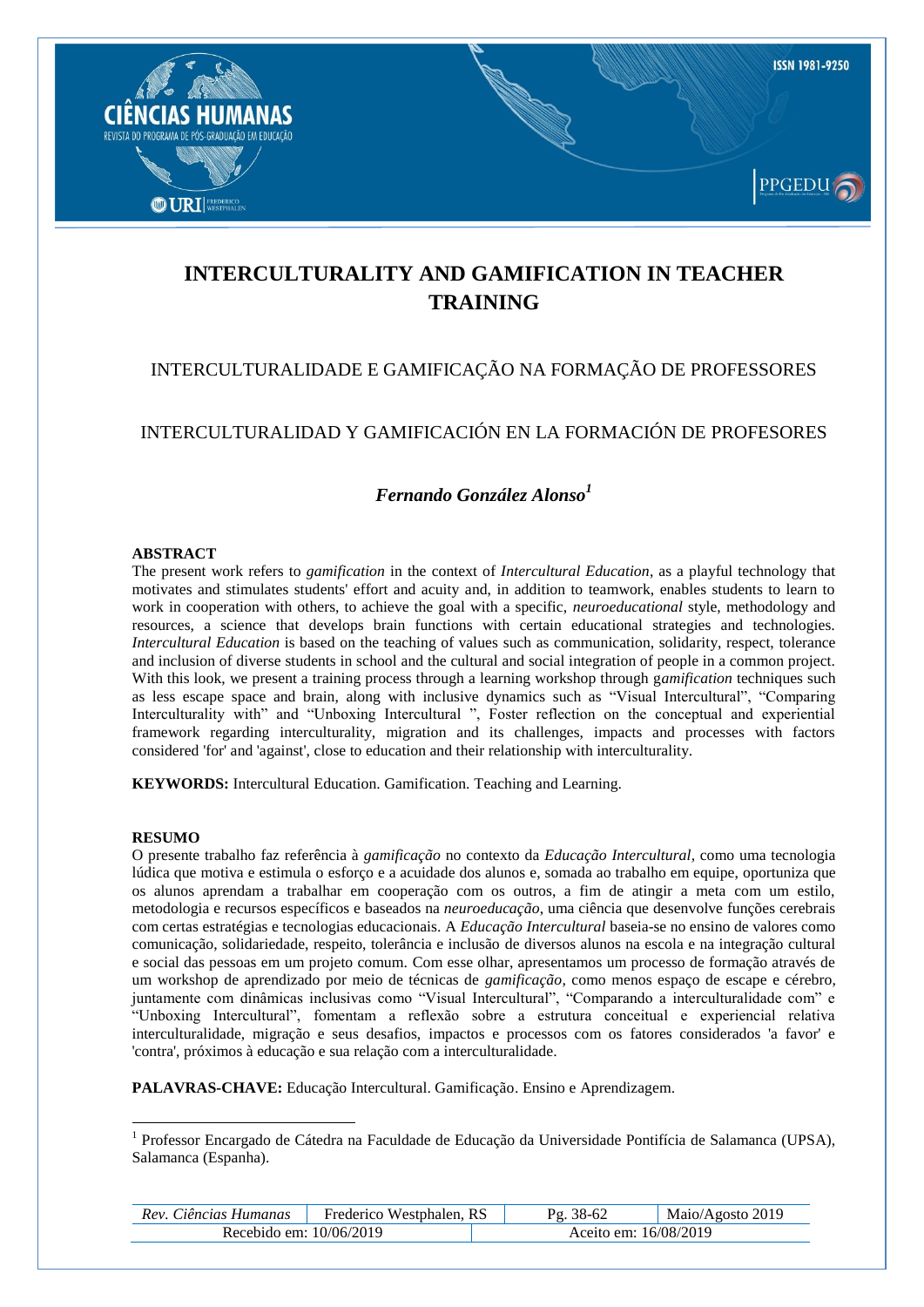

#### **RESUMEN**

El presente trabajo se refiere a la *gamificación* en el contexto de la *Educación Intercultural,* como una tecnología lúdica que motiva y estimula el esfuerzo y la agudeza de los estudiantes y, además del trabajo en equipo, permite a los estudiantes aprender a trabajar en cooperación con otros, para lograr el objetivo con un estilo, metodología y recursos *neuroeducativo*s específicos, una ciencia que desarrolla funciones cerebrales con ciertas estrategias y tecnologías educativas. La *Educación Intercultural* se basa en la enseñanza de valores como la comunicación, la solidaridad, el respeto, la tolerancia y la inclusión de diversos estudiantes en la escuela y la integración cultural y social de las personas en un proyecto común. Con este aspecto, presentamos un proceso de capacitación a través de un taller de aprendizaje a través de técnicas de *gamificación* como menos espacio de escape y cerebro, junto con dinámicas inclusivas como "Visual Intercultural", "Comparando la interculturalidad con" y "Unboxing Intercultural ", Fomentar la reflexión sobre el marco conceptual y experimental sobre la interculturalidad, la migración y sus desafíos, impactos y procesos con factores considerados 'a favor' y 'en contra', cercanos a la educación y su relación con la interculturalidad.

**PALABRAS CLAVE:** Educación Intercultural. Gamificación Enseñanza y Aprendizaje.

# **INTRODUCTION**

*Multiculturalism* has an important historical journey associated with the development, growth and education of the peoples. In particular, in Montreal (Canada), in the United States during the sixties, and in Europe during the seventies.

The term *Intercultural Education* originates in the eighties. Before, people used to talk about multicultural, pluricultural, multi-ethnic and multiracial education about assimilationist paradigms or ethnic conciliators, according to the cultural background and the experience of certain attitudes and values in the personal and institutional involvement (GONZÁLEZ-ALONSO; DE CASTRO-HERNÁNDEZ, 2012). It is still stated that

> The value of interculturality in schools, as areas of formal education where the educative system is developed, also resides in the ability of the system itself to face cultural and linguistic diversity. It rests as well upon the ability to offer an intercultural education, able to promote integration among all students, and to improve coexistence among the different sectors of the school population (p.190).

Thus, "traditional education turned into an *intercultural education* based on the exchange, interaction, solidarity and reciprocity among children from different cultures" (PUIG; MORENO, 1991, p. 15).

*Interculturality* is a value which is present among people, organisms and societies that live a common project on the basis of the dialogue and the interrelation in shared spaces and times. In this context, respect, tolerance, solidarity, equality, adaptation, effort and integration

| Rev. Ciências Humanas   | . RS<br>Frederico Westphalen. P |                       | Maio/Agosto 2019 |
|-------------------------|---------------------------------|-----------------------|------------------|
| Recebido em: 10/06/2019 |                                 | Aceito em: 16/08/2019 |                  |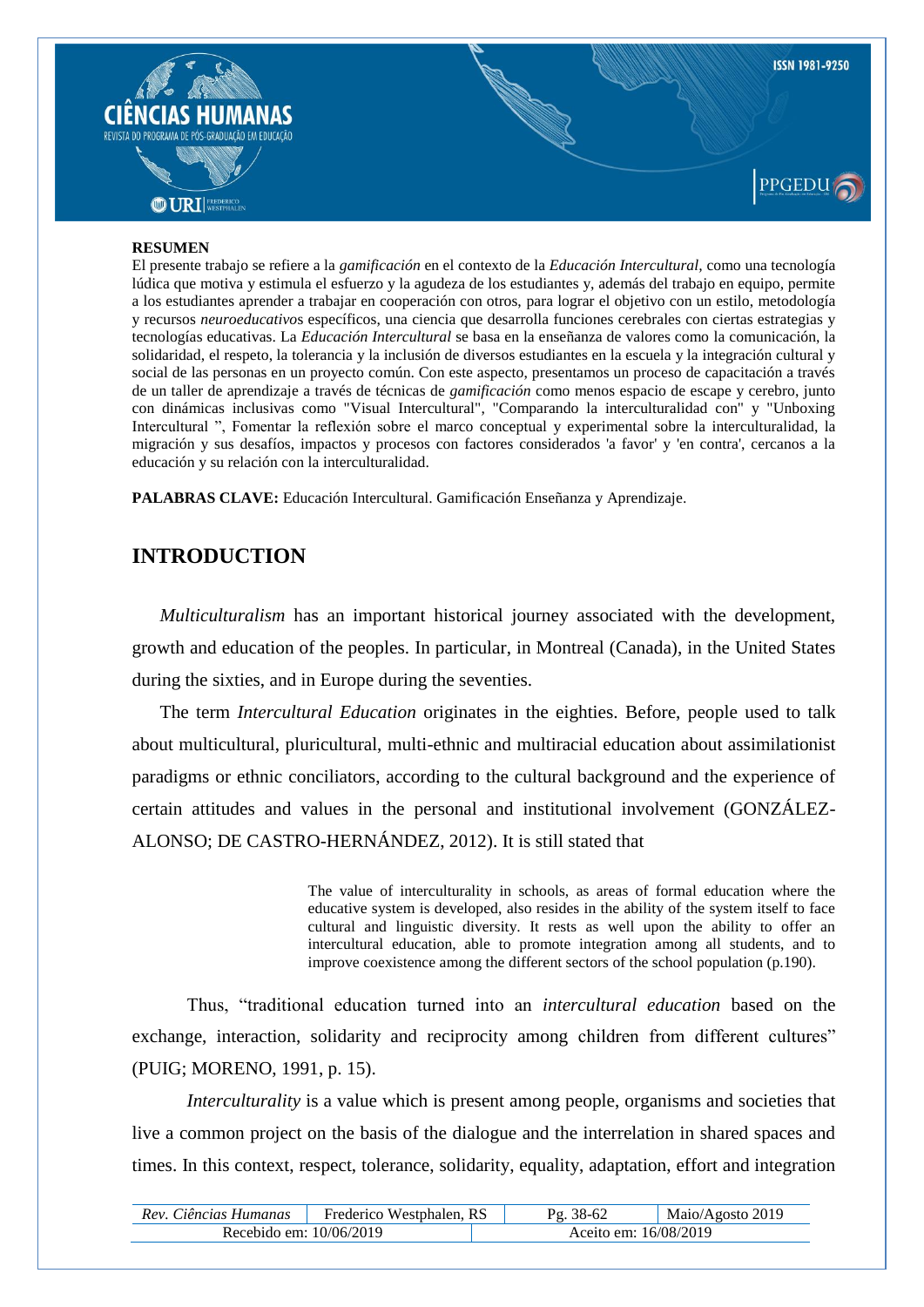

equally arise among all of them. *Intercultural Education* aims to bring together and train in these interculturality-related values all those who teach and learn in social-educative environments, so that coexistence in those areas and in society is improved every day.

If in this training process, we connect gamification to Intercultural Education, so that it becomes a more playful process, able to motivate, to foster teamwork in a cooperative way, and stimulate the effort and ingenuity of everyone in order to achieve a goal, then, we enhance both concepts with a more enriching approach.

Therefore, I am referring to Intercultural Education and gamification as a learning workshop through gamification techniques such as *escape room* and *brain less.* These techniques are based on various dynamics like *"Visual Intercultural"*, *"Comparing interculturality to*" and "*Unboxing Intercultural*". Hence, I intend that the groups of participants in the workshop provide their own knowledge and the one acquired from others, as well as the shared reflection.

This way, *"Visual Intercultural"* tries to explain and disclose the following aspects: the theoretical framework on *interculturality, migration* and its *challenges, education* in relation to *interculturality,* the people and processes that are involved, and the factors perceived as in favour or against the process. This is carried out through a procedure to search materials and resources, using gamification techniques so that the groups could define and explain the words and expressions they are meant to.

With the gamification dynamic of "*Comparing interculturality to"* other terms that each group has found or has been proposed, an analogous method that fosters the reflection through an analysis between both intercultural terms is followed. The meaningful learning, teamwork, shared reflection, and the comparative synthesis, are some of the characteristics of this intercultural gamification dynamic.

The third abovementioned dynamic uses the opening of an envelope or package beyond surprise and admiration to apply the *"Unboxing Intercultural"* technique. It consists in opening an envelope or package that contains new terms that will be linked to interculturality, in order to establish *"what Interculturality provides"* and upon "*the interculturality we like"*. We will relate what we see and the results of the relationship of these new terms with interculturality. Mowlabocus (2018) ensures that the videos that reveal

| Rev. Ciências Humanas   | Frederico Westphalen, RS | 38-62                 | Maio/Agosto 2019 |
|-------------------------|--------------------------|-----------------------|------------------|
| Recebido em: 10/06/2019 |                          | Aceito em: 16/08/2019 |                  |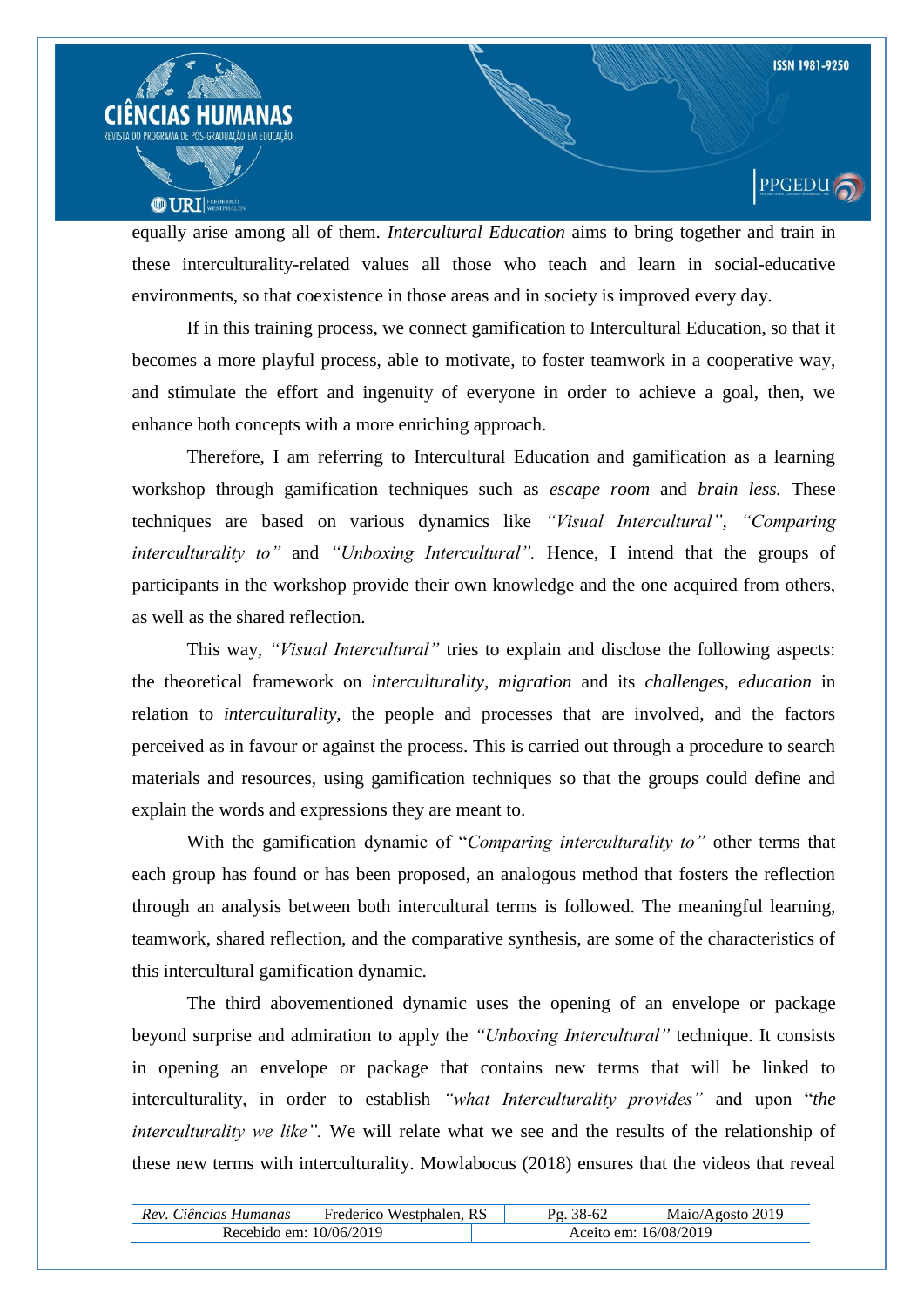

the opening of objects via Youtube have become an important income source, being object of interest by observers and critics, turning, according to Mahuta (2017), into a popular genre that connects friends and partners in an intercultural way, thanks to *YouTube.*

With all this process, I attempt to perpetuate, from the recreational incorporation of the gamification, its technology and materials, a training path that we all have regarding the Intercultural Education. In order to achieve the foregoing, it is important to share our knowledge and experiences, and to think about the contributions made by the new terms across the words, as well as the gestures and the graphic representation of a *visual.* It is also relevant to reflect on the explanation we give to the big group about the interrelation between challenges and impacts that migratory and intercultural processes have among the people involved and their educational methods.

# **INTERCULTURAL EDUCATION AND GAMIFICATION**

According to González-Alonso and De Castro-Hernández (2012), *interculturality* does not only concern the acceptance of diversity, but it also opts for a symbology and meaning that give sense to the integration and mutual adaptation. Intercultural Education, beyond the historical approaches in the different countries and cultures and beyond the intercultural models, seeks in time and space the knowledge of people, cultures, countries, languages, values and lifestyles. These sought aspects enable to reach the coexistence and integration of foreign students and ethnic minorities both in school and society, as well as to achieve the acceptance and respect for every individual in all its diversity.

Clark & Dervin (2014) ensure that, thanks to globalisation, the technological process, the migration phenomenon and the mobility, we have reached a changing Intercultural Education. This arouses fast training processes that generate reflection and investigation coherently. Intercultural Education is a clear answer to the educational quality requirements that pretend to comprehend the cultural diversity and the achievement of the new intercultural competencies (BEACCO et al., 2016).

For these reasons, Dervin (2015) expresses that Intercultural Education in general, and the *intercultural* in particular, are very present at teaching training contexts, even though this

| Rev. Ciências Humanas     | Frederico Westphalen, RS |                       | Maio/Agosto 2019 |
|---------------------------|--------------------------|-----------------------|------------------|
| Recebido em: $10/06/2019$ |                          | Aceito em: 16/08/2019 |                  |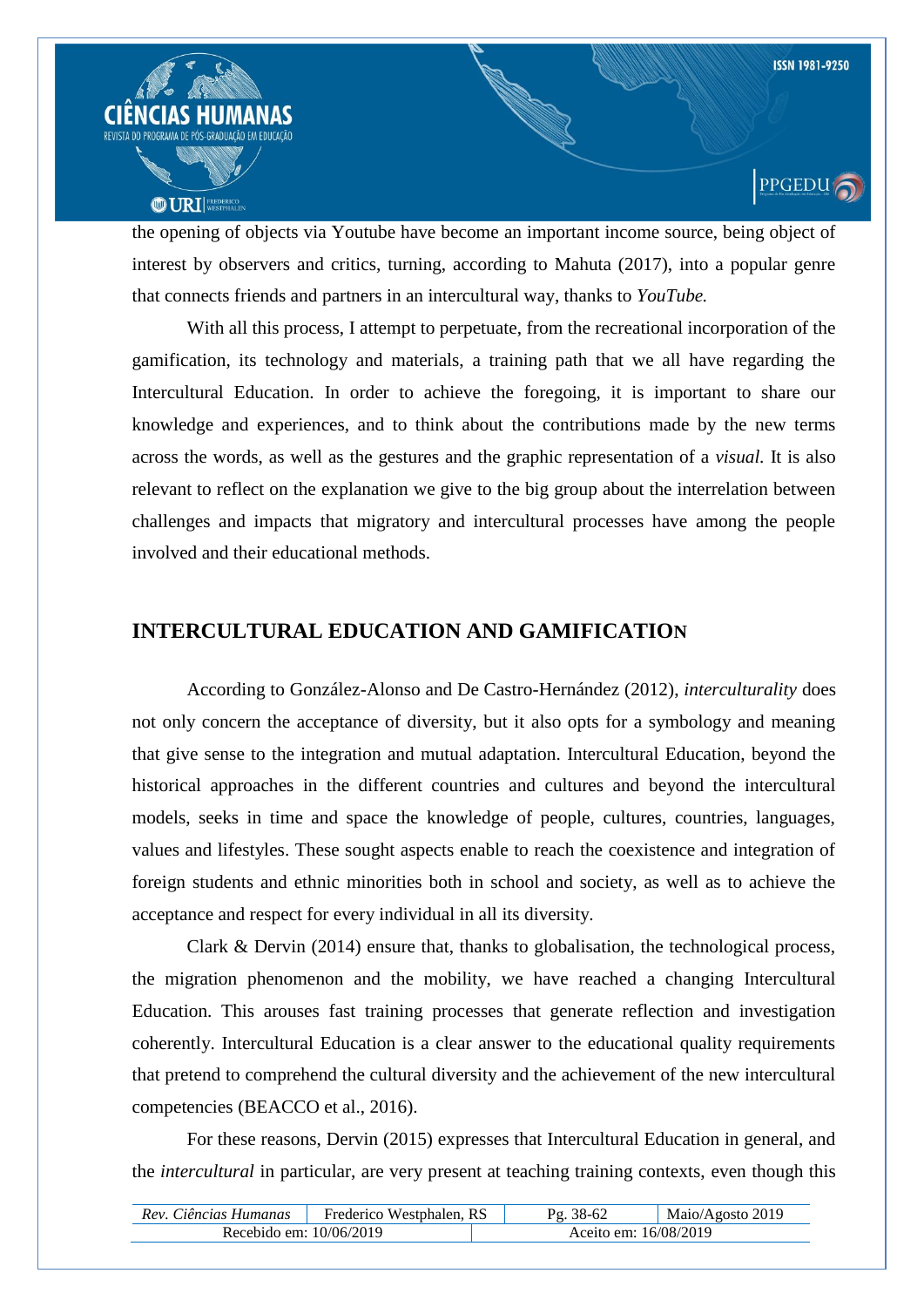

is sometimes carried out covertly in multiculturality, using other concepts and representations. This occasionally creates controversy about the convenience of a certain model of Intercultural Education at schools and above the theoretical framework that defines it. Such theoretical framework is sometimes far from reality according to Leeman & Ledoux (2005).

Intercultural Education also implies an attitude of positive appreciation towards people, places, forms, customs and ways of communicating and interacting culturally, for understanding, comprehension and respect to be fundamental active principles (LEIVA OLIVENCIA, 2011). Hence, interculturality as a value and Intercultural Education as a paradigm applied to school education and to society in general terms, have to be always present and not taken for granted nor known or understood beforehand. It is a constant, a *continuum*.

Nevertheless, what is understood by gamification? What does it contribute to teaching? Does it enrich and reinforce Intercultural Education? I will try to give answer to these questions below.

Gamification comes from the English term *gamification*, which has to do with the use of the game as main element through its techniques and dynamics for boosting and stimulating participants in creativity, effort, teamwork, productivity, etc. It was first used in 2008 in the business field, being spread later onto other areas such as the educational field, for achieving, in a more serious and playful space in the classroom, the students" motivation and acquisition of certain learning, in a more participative and ludic way. Hence the term *gamification*. Nicholson (2015) claims that gamification has to do with the use of ludic techniques in specific environments aiming short-term rewards in fields such as business, marketing and corporate management mainly, whilst in educational contexts the tendency is emergent (DICHEVA et al., 2015), and even incipient (Hew, 2016), even though it seems to be booming in primary education (Wiggins, 2016), and not in higher education.

Beyond the use of videogames through the network, gamification in education incorporates the way a game is played and its elements in order to attain certain aspects. These include: concentration, effort and motivation of the members of a classroom team, as well as the personal and public recognition for the acquired achievements, which were reached thanks to everyone"s collaboration and cooperation in order to get the prize and the

| Rev. Ciências Humanas     | Frederico Westphalen, RS |                       | Maio/Agosto 2019 |
|---------------------------|--------------------------|-----------------------|------------------|
| Recebido em: $10/06/2019$ |                          | Aceito em: 16/08/2019 |                  |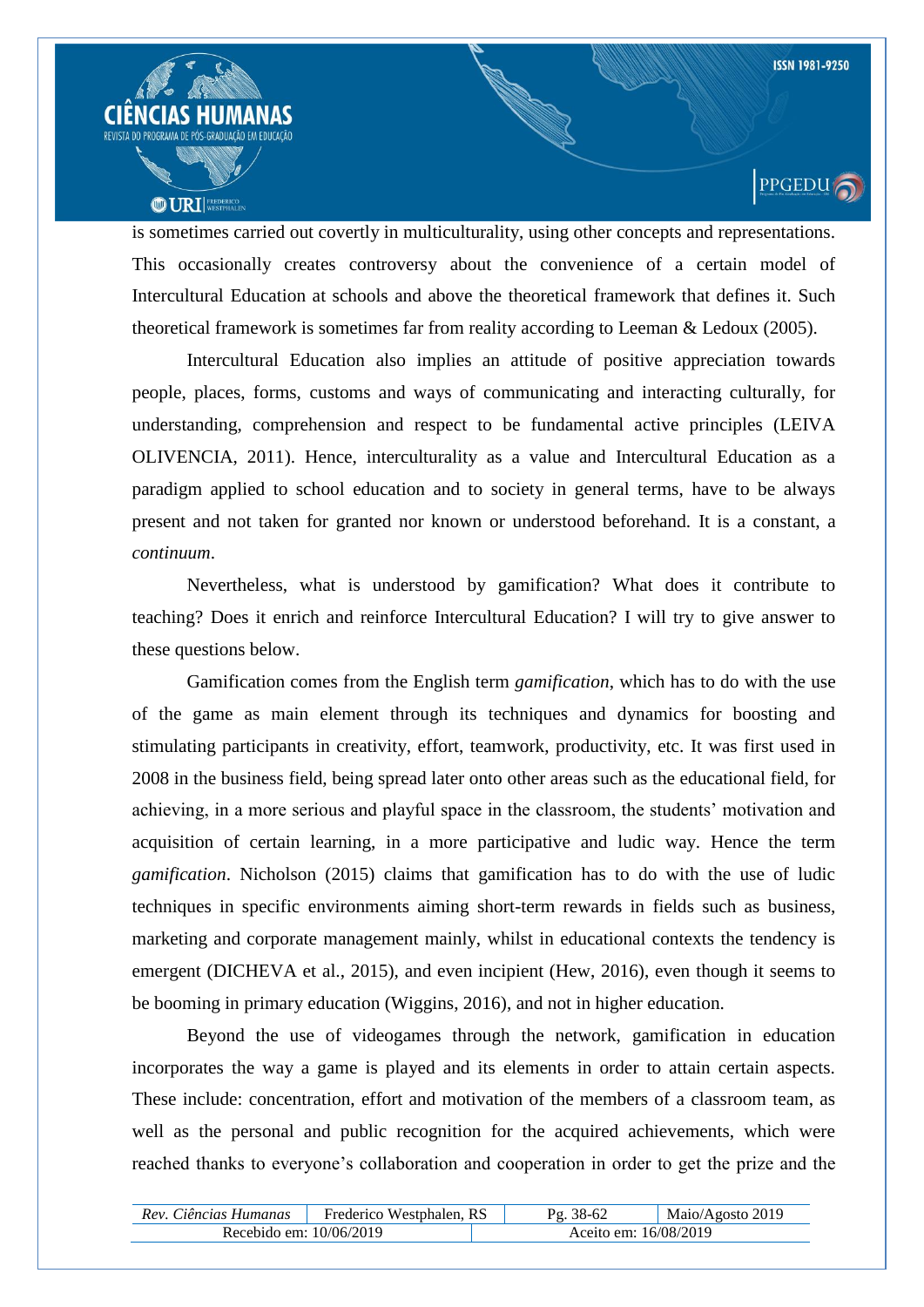

learning. A good gamification in the classroom requires from the appropriate application of techniques and methods, where the game mechanics and dynamics are properly exposed and integrated (URH et alt., 2015).

The university learning spaces also require, according to González González, & Mora Carreño (2015), from educational experiences based on gamification"s principles and mechanisms, on the basis of the theoretical frameworks and the teaching and learning promotion, the resolution of problems linked to specific areas. Intercultural Education as a discipline linked to the different levels of education, is an accurate reference. Likewise, it is applied to the training of future teachers and professors. The theoretical and practical knowledge has to be basic for educators. The crisis of the traditional education at University, in combination with the application of the ICTs knowledge, can boost both students and teachers in teaching and learning.

Even though there is still a lack of studies referred to the gamification techniques and strategies in a systematic way and in the long term (NACKE; DETERDING, 2017), and some others have little theoretical framework (HUANG; HEW, 2018), there are other studies that connect gamification uses and resources to education. For example, the Horizon Report Inform (2013).



**FIGURE** 1 - Clue and Test fluid. Source: Own elaboration based on Edelvives

Fonte: https://www.edelvives.com/es/Noticias/d/taller-1-brainlessescape

| Rev. Ciências Humanas     | Frederico Westphalen, RS | 38-62<br>$\mathbf{p}_{\sigma}$ | Maio/Agosto 2019 |
|---------------------------|--------------------------|--------------------------------|------------------|
| Recebido em: $10/06/2019$ |                          | Aceito em: 16/08/2019          |                  |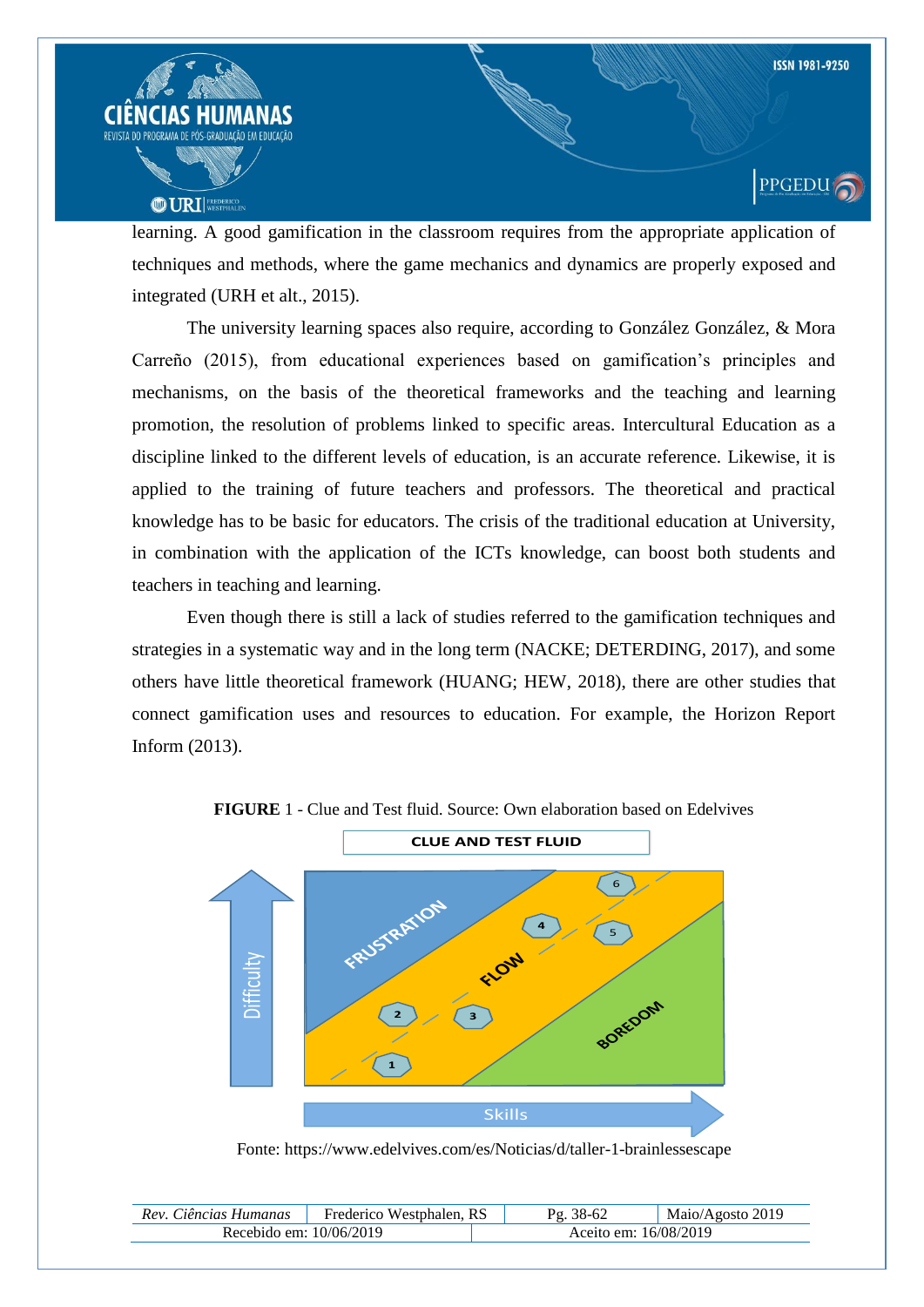

The elements of gamification according to Díaz-Cruzado and Troyano (2013), using the characteristics expressed by Kapp (2012) and which are shared by Zichermann and Cunningham (2011), are based on: a) the *basis of the game*: possibility of playing to achieve the challenge following certain rules to play and learn; b) the *mechanics*, badges or rewards that maintain the attention and the self-improvement are granted; c) the *aesthetics,* the team members perceive stimulating figures; d) the idea of the *game* is the goal to be achieved by the players, getting abilities by virtually playing real situations; e) the *game-player* connection includes the game instructions or resources that must be easy so that the player does not quit; f) *players,* whether they are motivated or not, regardless of profiles; g) the *motivation* through the tests" fluid level, balancing frustration with boredom thanks to information or motivating badges; h) the *learning promotion:* giving points or feedback; i) the *problem-solving:* achieving the goal, the objective, the box, the envelope, reaching the end after having overcome the difficulties.

#### *Escape Room and Brain Less:*

Two significant gamification experiences were "*Escape Room*" or "*Brain Less*", or even a combination of both of them.

*Escape Room* has to do with investigation and team games, which can be developed at any age and where there are no risks against people integrity. The group or groups are meant to exit the room in which they are, solving prepared games with clues that have a guiding thread, exposing the acuity and individual intuition, such as the ingenious and group abilities, in a fight against a fixed period of time (around one hour) in order to escape. The room could be set in a time and place that refers to, for instance, a castle, a museum, a bank, a church, a casino, or even a murderer"s house. In any case, players are meant to follow the clues, discovering the riddles and mysteries and escaping the place in time. Nicholson (2015) ensures Escape Room is based on live action teams, with clues and jigsaws to accomplish a goal in a short period of time, and that it has grown in popularity and has overcome the challenges (WIEMKER, ELUMIR; CLARE, 2015).

| Rev. Ciências Humanas     | Frederico Westphalen, RS |                       | Maio/Agosto 2019 |
|---------------------------|--------------------------|-----------------------|------------------|
| Recebido em: $10/06/2019$ |                          | Aceito em: 16/08/2019 |                  |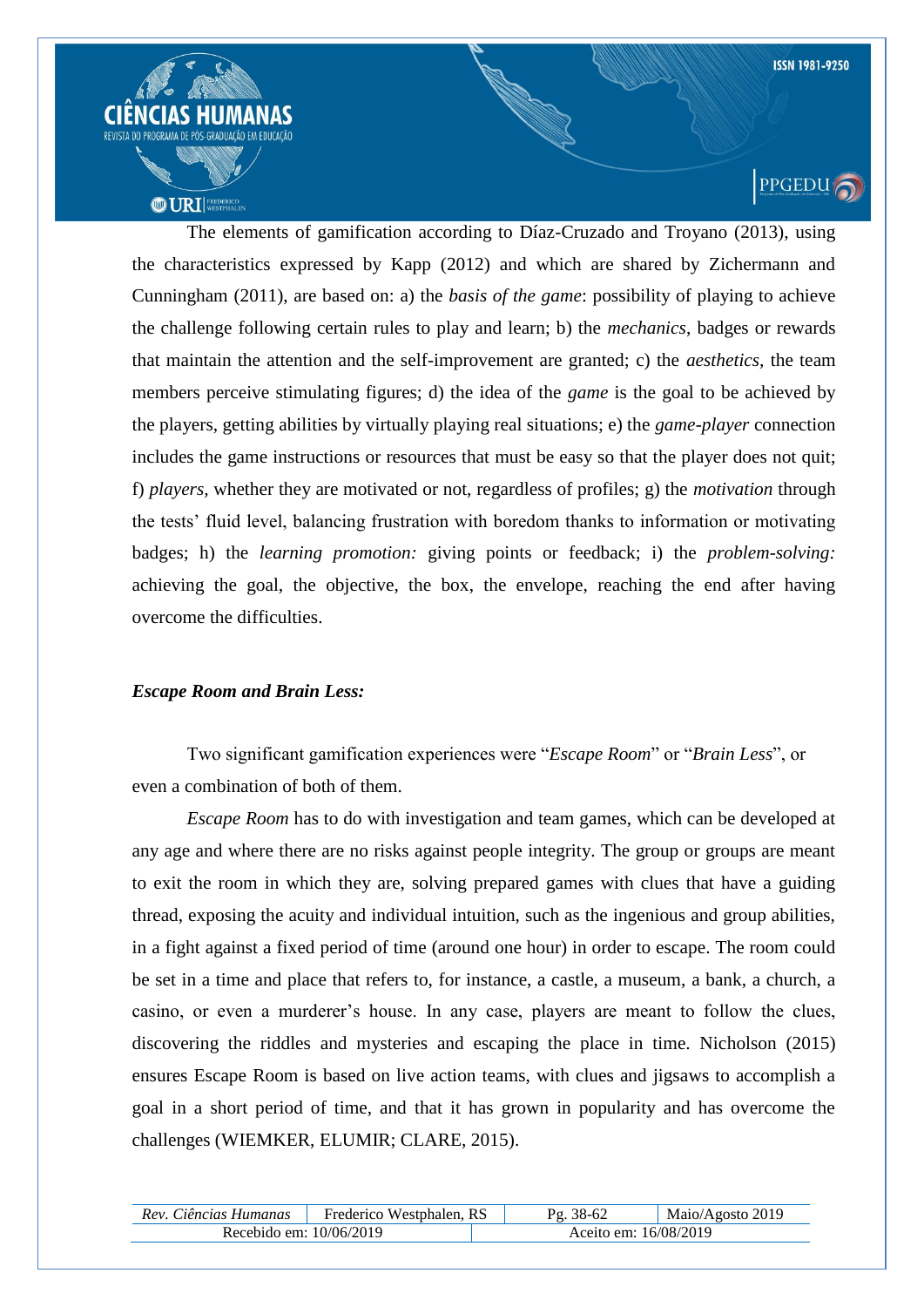

The second one, *Brain Less,* refers to the brain exercise while trying to solve tests or riddles, to get to the next enigma or attain the final prize in a fight against the time. This is achieved by playing games that can be more or less obvious, intuitive and participatory. These games can take you to intermediary boxes until you can open the final box or envelope, with the desired contents or surprises.

The combination of both would have to do with the performance of the group activities planned to discover mysteries that lead to the final box in order to escape that place in a certain time. In this case, we talk about a "*Brain Less* – *Escape Room*" that some institutions such as Edelvives<sup>2</sup> use in their pursuit to innovate and perform games that can stimulate the brain, being related to *neuroscience* or *neuroeducation*. As González-Alonso and De Castro-Hernández (2019) state, we talk about *neuroeducation* when we take into account the contribution of Pedagogy, Psychology and Neuroscience as the sciences present in teaching, mental cognition and brain operation for the personal development.

To this end, there may be *visible materials* for the groups, such as: Clues inside a book, alphanumeric codes, pieces of hidden QR codes, secret envelopes, locks of three, four or more numbers, lockable boxes, badges or rewards, etc.

Inside the locked boxes or envelopes, we can find different *materials*. For example, popular or famous quotes about interculturality, words about interculturality to be defined, positive and negative terms, educational ones or about processes related to interculturality, colour sticks, red cellophane pieces of paper for installing them over a printed decoder, sentences in a mosaic made of spikes, codes for opening boxes or finding envelopes, cards with codes to be solved, numbered brain profiles, hand gestures for elaborating sentences or decoding a number, computer graphics with references, passwords, QR codes with computer graphics, etc.

The *steps are* adjusted to gamification strategies so students could get involved in the performance of tasks that they already had to do, clarifying the learning objectives as a formative and playful process (MOORE; CAMPBELL, 2019), but now in a more playful

 $\overline{a}$ 

| Rev. Ciências Humanas     | Frederico Westphalen, RS | 38-62                 | Maio/Agosto 2019 |
|---------------------------|--------------------------|-----------------------|------------------|
| Recebido em: $10/06/2019$ |                          | Aceito em: 16/08/2019 |                  |

<sup>2</sup> Edelvives. *Jornadas Educativas 2019. Dale al coco*. Available at https://www.edelvives.com/es/jornadaseducativas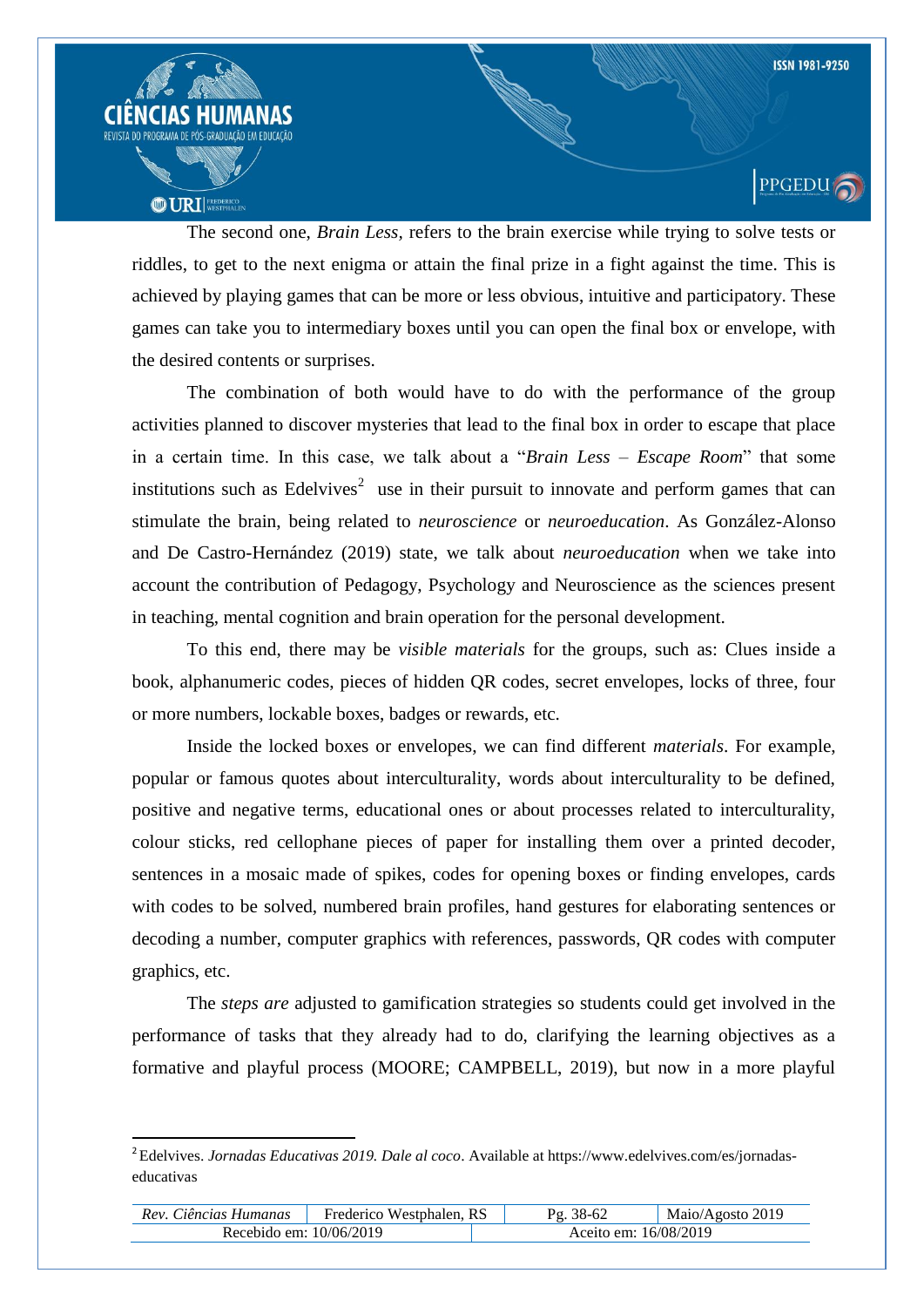

way, in order to achieve the learning and motivation (PÉREZ-LÓPEZ; RIVERA-GARCÍA, 2017).

These steps in the interculturality workshop could be:

1. The selection of the learning *objectives:*

If it requires previous knowledge, the proposed contents must be assessed, and the expected abilities must be applied and practiced. If it does not require previous knowledge, the new knowledge, abilities and processes need to be introduced. It is important to foster the critical thinking and teamwork.

- 2. The *knowledge of the working group* and its characteristics: Its age, likes, interests, previous experiences with this kind of activities, etc.
- 3. The creation of the *narrative* of the experience:

Selecting the topic: future, fantasy, old Egypt, detectives, laboratories, horror, festivities (Christmas, Easter, summer holidays, *Halloween,* school parties, family meeting, etc.) and contextualising it within a mission or conflict. Aiming this, one has to solve different challenges to deactivate a bomb, solve a crime, find an important object, remove a computer virus, escape from a prison, find a magic or healing potion, etc.

4. The specification of the *rules* or *guidelines:*

A planification and creation period is required, as well as a period for installing it, preparing it, and executing it. It has to be decided whether all players are going to participate at the same time or not, and whether they have a common material for everyone or in duplicate for each different group. One has also to think about the available space, getting adapted to the facilities with a story able to enhances it. For instance, some of the rules may be: Do not run, do not touch the signals or indicators, do not force the boxes or envelopes to open them, indicate the maximum time (this can be visible in a chronometer, being susceptible to change depending on the group progress), clarify the number of clues and their typology.

5. The s*election of the required materials:*

| Rev. Ciências Humanas     | Frederico Westphalen, RS |                       | Maio/Agosto 2019 |
|---------------------------|--------------------------|-----------------------|------------------|
| Recebido em: $10/06/2019$ |                          | Aceito em: 16/08/2019 |                  |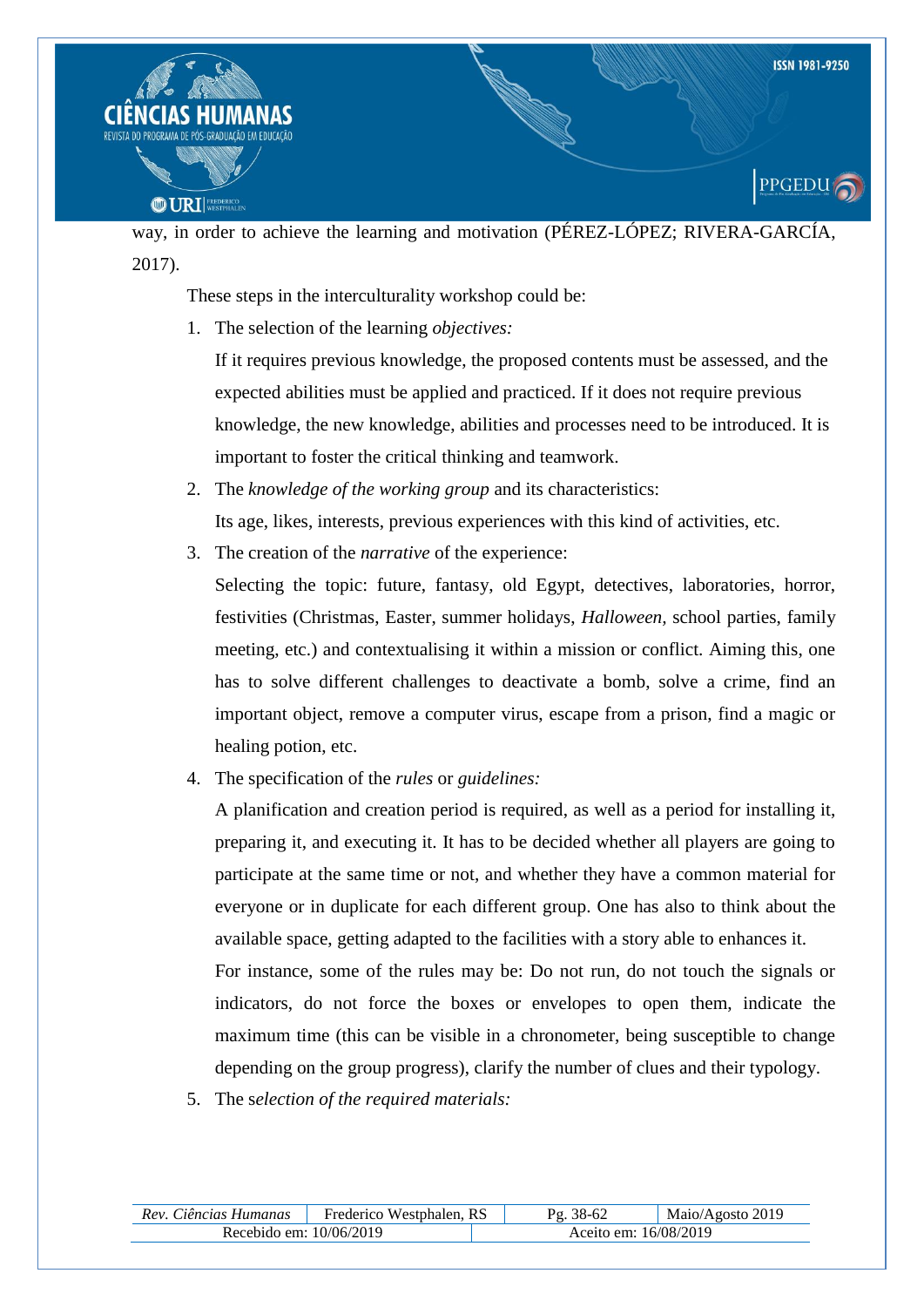

**PPGEDU** 



One has to think, decide and elaborate the material and resources required for the story told via the experience (boxes, locks, lanterns, scenery, envelopes, signboards, codes, torches…)

6. The selection and organisation of the *challenges, enigmas or mysteries:*

It consists in planning the path the group is meant to follow so the process can flow when they feel frustrated because of the difficulties they may experience, or because of boredom due to the lack of practice and certain abilities. Therefore, different paths can be created: a) *open* or *parallel* with riddles or guessing games in a horizontal line, leading to the box, envelope or the big challenge; b) *consecutive* or *vertical*: bottom-up, the discovering of a first enigma drives to the next one above it, and this continues until reaching the envelope or big challenge; c) *multiple paths of riddles in a vertical way,* which individually lead to its own big challenge or surprise box, and finally d) *hybrid or combined paths,* in order to reach the big challenge or envelope, and guessing the tests that drive to different levels.

- 7. The approach of the *final conclusion and reflection*: To this effect, we could ask ourselves which would be the final reflection we would like our groups to do at the end of the game.
- 8. The *assessment* by groups or as an only big group instead, taking into account if the intended objectives have been achieved, if every group answered to what was expected, if the story was the appropriate guiding thread, or if the rules were precise and complied. Additionally, if the materials were well prepared and worked efficiently, if the enigmas, clues and mysteries followed the right timing, and, finally, if the reflection itself has reunited the expected elements.

# **INTERCULTURAL EDUCATION WITHIN A GAMIFIED WORKSHOP**

The workshop has been the chosen format to carry out this education with intercultural characteristics. The importance of this workshop relies on the practical attention, the

| Rev. Ciências Humanas   | Frederico Westphalen, RS |                       | Maio/Agosto 2019 |
|-------------------------|--------------------------|-----------------------|------------------|
| Recebido em: 10/06/2019 |                          | Aceito em: 16/08/2019 |                  |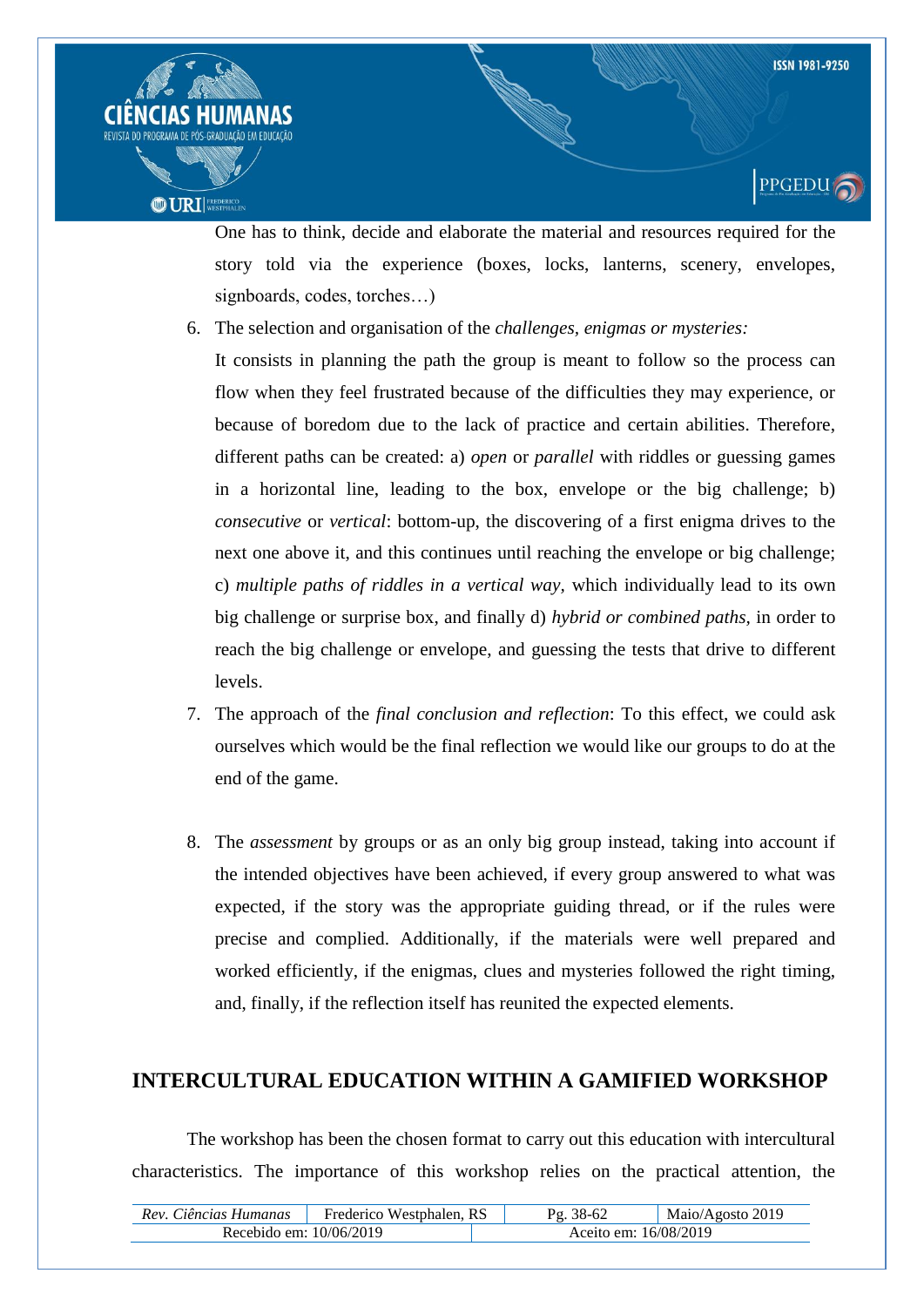

orientation and assessing that the group can be constantly receiving, and on the training offered to participants (Segura, 2004). Likewise, the application strategy of the workshop allows the use of spaces, the solving of conflicts and problems linked to the minor or major cultural population, stakeholder groups, associations of immigrants, etc. (RODRÍGUEZ NAVARRO et al., 2011) and the implementation of intercultural strategies, activities and appropriate materials that respond to the needs and objectives established within the workshop (BUENDIA EISMAN, et al., 2015).

The workshop consists of three gamification experiences: The first one is called "the terms of interculturality", the second one, "comparing interculturality", and, the third one, "intercultural *unboxing*".

#### *Gamification 1: "Visual Intercultural"*

Reflecting on interculturality and its terms in a cooperative, playful and participative way, on the basis of this first collaborative gamification experience, where the first task is to define terms which are interrelated to interculturality. Later on, they must relate it with the people involved, adding the needed intercultural processes, the education and its elements, and the interrelation with terms which are in favour and against interculturality. The object of this first dynamic is the mental and graphic construction of the idea of the term that has been assigned to the group, as a *visual* expression that explains it.

#### **a) Defining the terms**

Through the *unboxing* technique, envelopes are opened to surprisingly discover the terms *Interculturality, immigration, impacts/challenges, education and rights.*

*Objective*: Defining and explaining the concept linked to interculturality that has been assigned to the group.

*Materials*: Envelopes that contain a word or concept related to interculturality or migration. Presentation using *Powerpoint* or on a paper sheet, explaining the steps to be followed and the criteria to be taken into account.

*Procedure*: Each group starts looking for their envelope or box, thanks to a certain clue that they acquired as the game progressed. Once all groups have found it, they are required to open the envelopes one by one, indicating the word that has been randomly

| Rev. Ciências Humanas     | Frederico Westphalen, RS | $38-62$<br>Pσ         | Maio/Agosto 2019 |
|---------------------------|--------------------------|-----------------------|------------------|
| Recebido em: $10/06/2019$ |                          | Aceito em: 16/08/2019 |                  |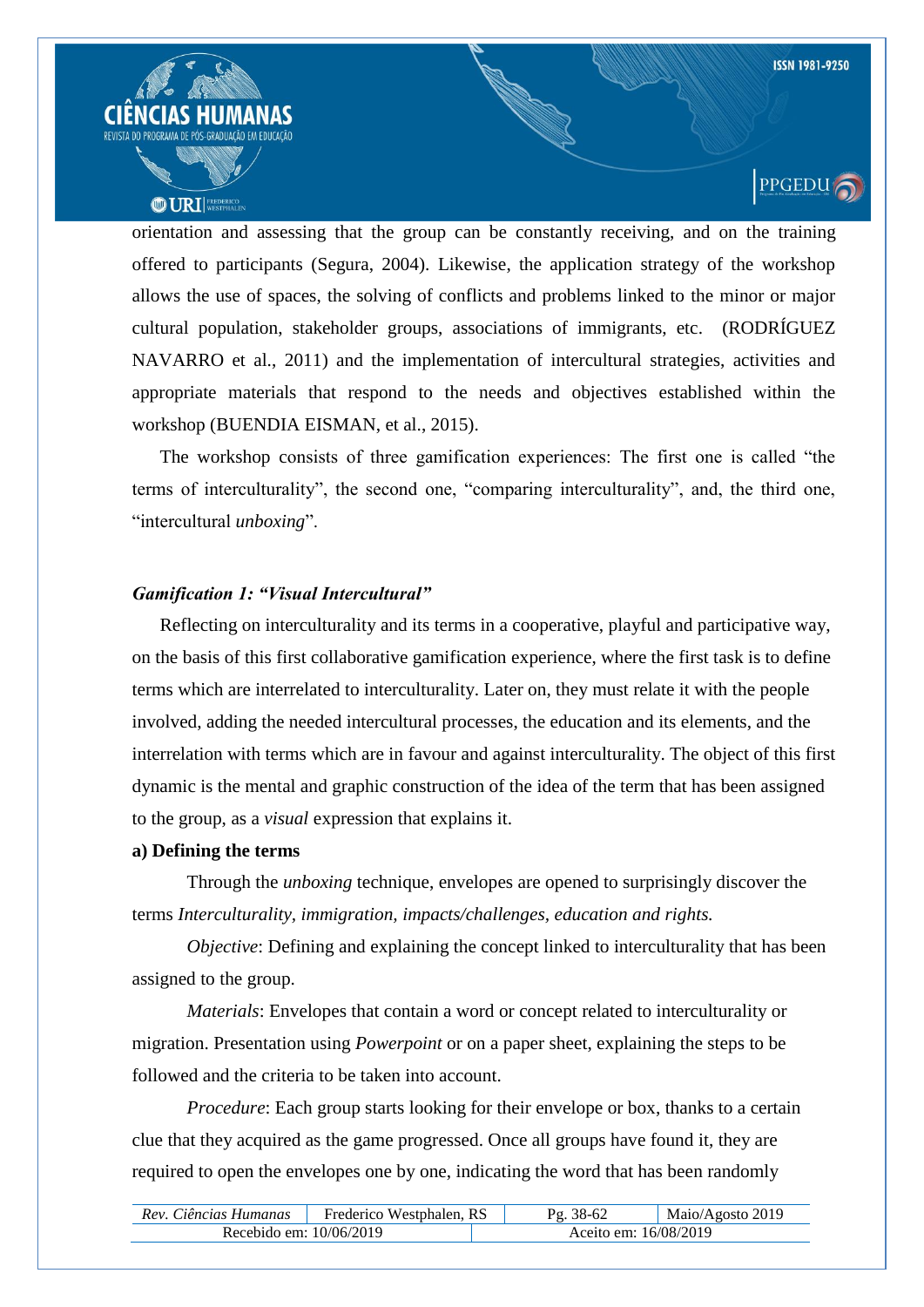

selected for them. The groups, one by one, are asked to approach for the first time the meaning of the term out loud. Collaborating all together, the terms that appeared in the game can be interrelated.

The first group that found the envelope or box with the word connected to *interculturality* or *immigration*, through the *unboxing* technique, chooses an envelope. These possible envelopes to be chosen have different captions written on them: "people", "processes", ·education", "positive or in favour" (+), or "negative or against" (-).

*Result*: The group has been set in a natural way. It has searched its word and given an initial explanation of it. There is no doubt some other words and materials will be needed for explaining each term, whether individually or all together.

#### **b) Terms related to people and interculturality**

*Objective*: Organising, selecting and negotiating the exchange of words related to people, to prepare the explanation of the term they have been given.

*Procedure*: The group that has got the envelope or box about *people* linked to *interculturality,* will order them on a table or even on the floor. This allows the members of the group and also others to ask for the words they want to include in their speech in order to explain the first term they were given. They will need to use the negotiation technique for exchanging their own words for others, as required. At the end, a member of the group that can be called "emigrant" will explain to the others the speech built thanks to their own words and the exchanged ones via negotiation.

*Materials*: Envelope which contains the words concerning *people (*see the following table*).* These are the words that take part in the interculturality, migration, impacts, challenges, education and rights processes. The list of people"s words can be incremented.

| friends                                           |  |           | Asiatic               |                  |
|---------------------------------------------------|--|-----------|-----------------------|------------------|
| <b>Brazilian</b>                                  |  |           | Bulgarian             |                  |
| Colombian                                         |  |           | partners              |                  |
| Ecuadorian                                        |  |           | Spanish               |                  |
| Rev. Ciências Humanas<br>Frederico Westphalen, RS |  | Pg. 38-62 |                       | Maio/Agosto 2019 |
| Recebido em: 10/06/2019                           |  |           | Aceito em: 16/08/2019 |                  |

**TABLE 1** - Terms related to people and interculturality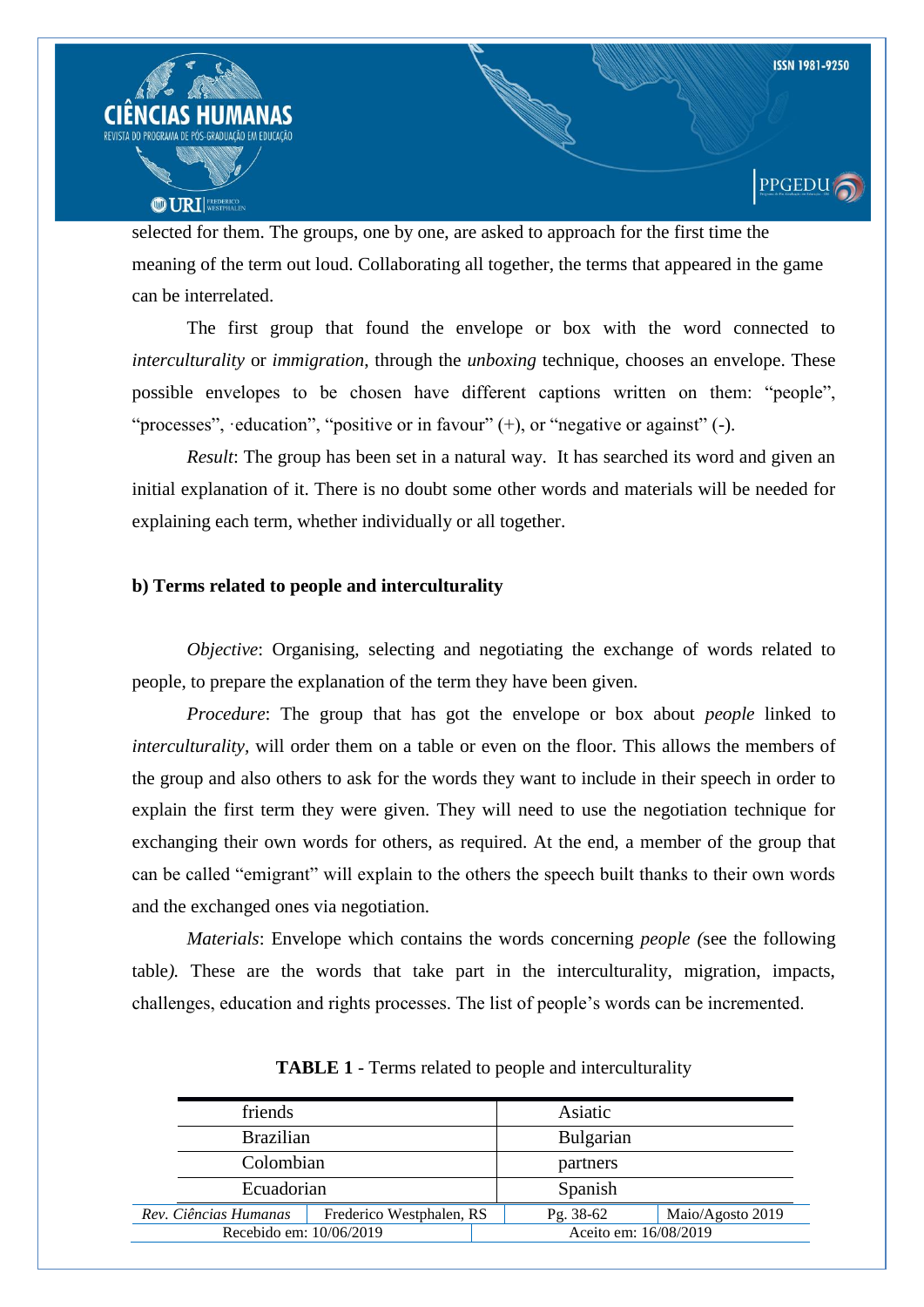| <b>NCIAS HUMANAS</b><br>DO PROGRAMA DE PÓS-GRADUAÇÃO EM EDUCAÇÃO<br><b>ODURI</b> WESTPHALEN |             | <b>ISSN 1981-9250</b><br><b>PPGEDU</b> |
|---------------------------------------------------------------------------------------------|-------------|----------------------------------------|
| ethnic                                                                                      | foreigner   |                                        |
| family                                                                                      | gipsy       |                                        |
| ghettoization                                                                               | ghetto      |                                        |
| Hispanic                                                                                    | humanity    |                                        |
| individuals                                                                                 | immigrants  |                                        |
| institutions                                                                                | Latin       |                                        |
| Moroccan                                                                                    | Mexican     |                                        |
| <b>Moors</b>                                                                                | nationality |                                        |
| personification                                                                             | people      |                                        |
| Portuguese                                                                                  | refugees    |                                        |
| Romanian                                                                                    | Sub-Saharan |                                        |
| Venezuelan                                                                                  | Chinese     |                                        |

*Source: Own elaboration*

#### **c) Terms which interlink intercultural processes**

CII REVIST

> Objective: Classifying and selecting the words contained in the envelope, and negotiating their exchange with other groups for words related to intercultural *processes*. Their aim is to explain the word corresponding to the group.

> Procedure: The group that has got the envelope or box about *interculturality processes*, will classify these processes so they can produce a speech to explain the given term. The members of this group can ask for other words they may need for their own explanation. To this end, they will negotiate words with the rest of the groups. Finally, the group explains their word thanks to their own terms and the terms that have been taken from other groups.

> Materials: Words concerning intercultural or migration *processes, according to the table*. This list can be increased with everyone's participation.

| activities               | inside             |
|--------------------------|--------------------|
| outside                  | Everything changes |
| change                   | contemporaneous    |
| context                  | strategies         |
| global                   | impact             |
| What the heart expresses | movement           |

**TABLE 2 -** Terms that relate intercultural processes

| Rev. Ciências Humanas   | Frederico Westphalen, RS | 38-62<br>Pσ           | Maio/Agosto 2019 |
|-------------------------|--------------------------|-----------------------|------------------|
| Recebido em: 10/06/2019 |                          | Aceito em: 16/08/2019 |                  |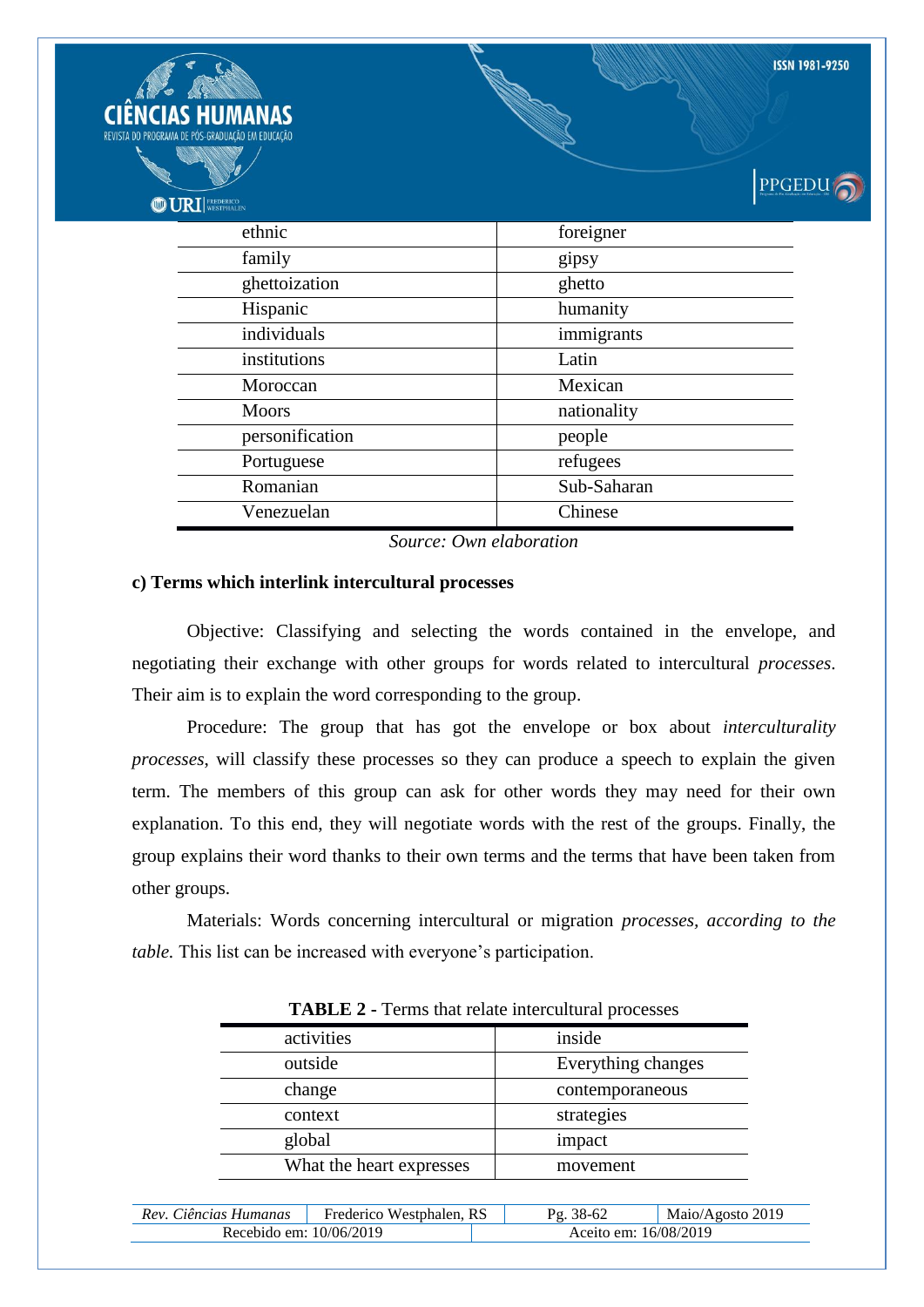

segregation It disrupts it all *Source: Own elaboration*

#### **d) Terms that link education to interculturality**

The objective and procedure that have been previously seen are similar to the ones for the words on education given to the group. Below, one can see some of them. Of course, they can always be completed.

Result: Once such procedure has been finished, the group, employing a member who has been chosen by the partners and can be named "educator", will describe their selection of terms explaining their given word. As stated, this word has been randomly taken from: interculturality, immigration, challenges, impacts, education and rights. For the explanation of these terms, the participants will have taken from other groups, thanks to negotiation, words referring to "people", "processes", "education", "positive" (+), "negative" (-).

For example: the explanation of the term "migration" will require some words from the group of "people", some others from the "processes" group, terms concerning education, and also positive "in favour" words or, on the contrary, negative ones. The discourse formed thanks to these words will be set on the table or on the floor.

|                         | art                    |                          | attention           |                  |
|-------------------------|------------------------|--------------------------|---------------------|------------------|
|                         | catering for diversity |                          | specific classrooms |                  |
|                         | self-fulfilment        |                          | partners            |                  |
|                         | compensatory           |                          | competition         |                  |
|                         |                        |                          |                     |                  |
|                         | Rev. Ciências Humanas  | Frederico Westphalen, RS | Pg. 38-62           | Maio/Agosto 2019 |
| Recebido em: 10/06/2019 |                        | Aceito em: 16/08/2019    |                     |                  |

**TABLE 3** - Terms that relate education to interculturality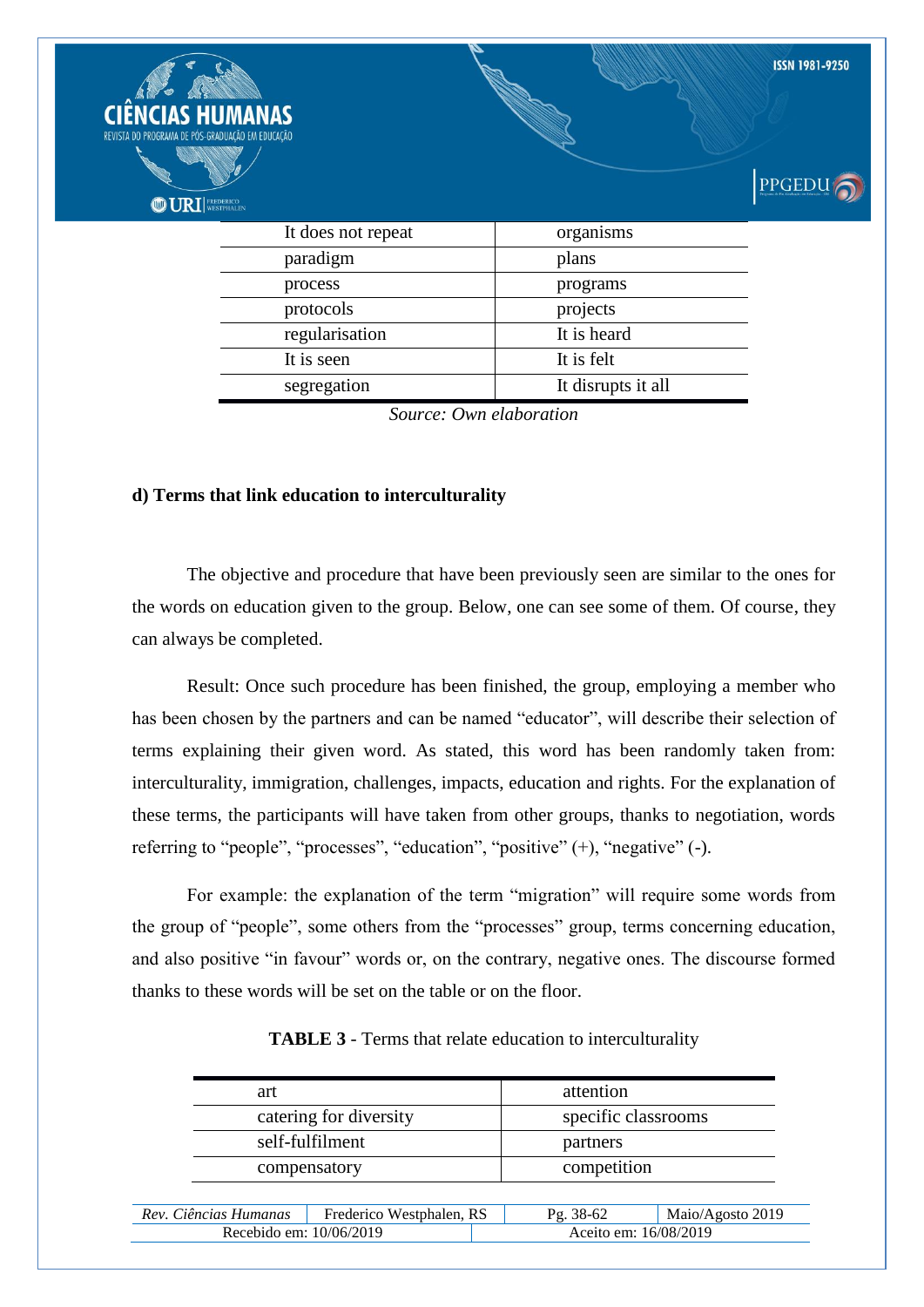



# PPGEDU

| comprehension      | communication   |
|--------------------|-----------------|
| context            | coexistence     |
| creativity         | beliefs         |
| culture            | curricular      |
| homework           | deconstruction  |
| dedication         | dilemmas        |
| dynamic            | diversification |
| documents          | education       |
| empathy            | meeting         |
| understanding      | spaces          |
| aesthetics         | experiences     |
| formation          | strengths       |
| genre              | guide           |
| equality           | social image    |
| innovation         | integration     |
| mediation          | minors          |
| message            | educative model |
| participation      | race            |
| appreciation       | religions       |
| services           | meaning         |
| educative system   | solidarity      |
| instructional time | mainstreaming   |
| vocabulary         | vulnerable      |

*Source: Own elaboration*

### **e) Positive terms or "in favour", and negative terms or "against" interculturality**

*Objective*: Selecting the words in favour or against interculturality and immigration in order to exchange them for others from the rest of the groups, and to represent the explanation of the intercultural vocabulary that belonged to each group.

*Procedure:* On the one hand, there is an envelope that contains positive terms which are connected to the area of interculturality and immigration, such as attitudes, comprehension, receptiveness, justice, etc. On the other hand, there is another envelope containing words like deportation, segregation, racism, xenophobia, and some other terms against interculturality. As previously, each group can negotiate the exchange of words to take

| Rev. Ciências Humanas     | Westphalen, RS<br>Frederico |                       | Maio/Agosto 2019 |
|---------------------------|-----------------------------|-----------------------|------------------|
| Recebido em: $10/06/2019$ |                             | Aceito em: 16/08/2019 |                  |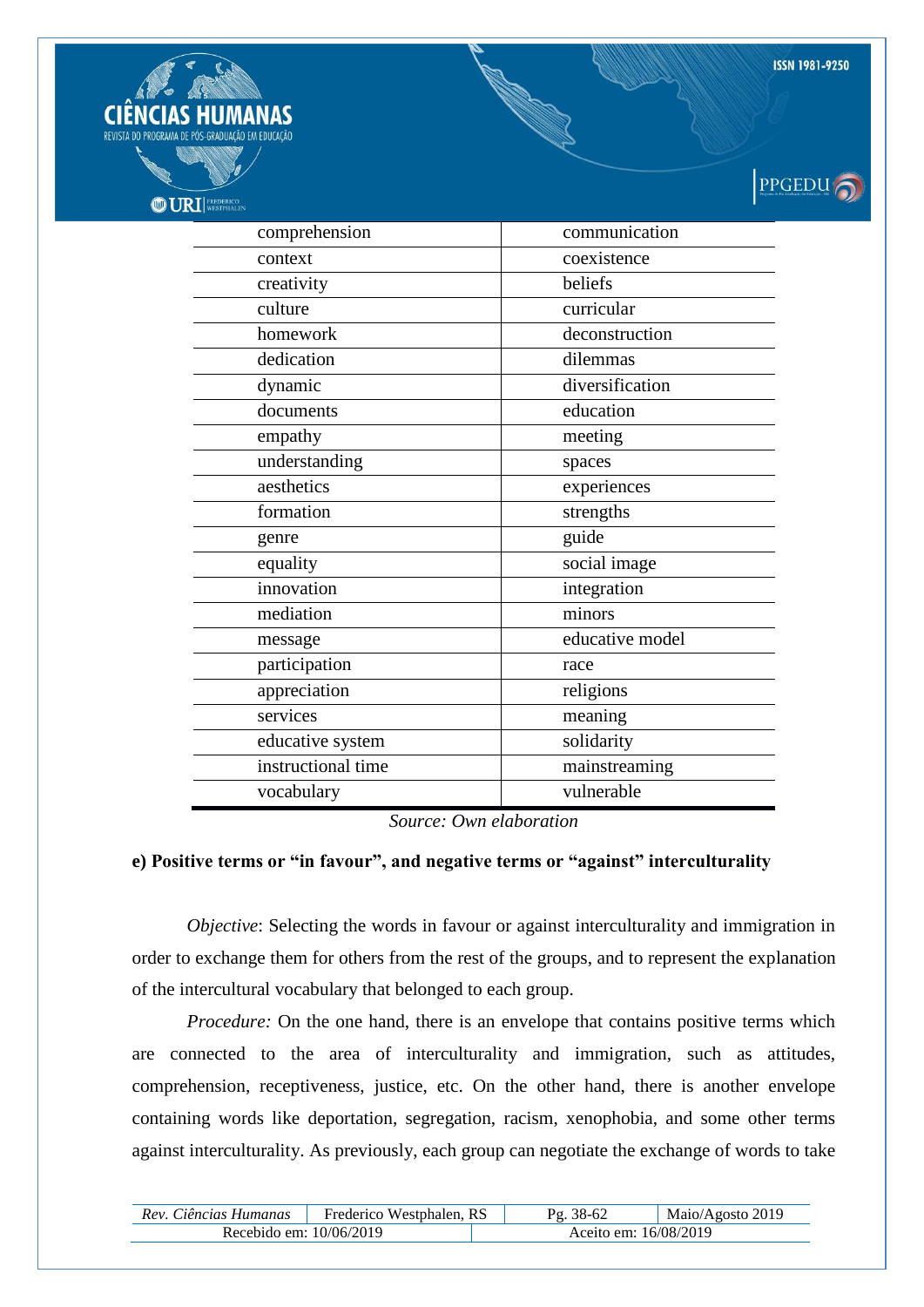

positive or negative ones that can be useful to explain the term they were given at the beginning of this intercultural gamification.

*Materials*: Two envelopes or boxes. One of them contains words in favour of interculturality, while the other contains the words against it.

| attitudes                 | affectivity                  |
|---------------------------|------------------------------|
| joy                       | receptiveness                |
| harmony                   | art                          |
| attention                 | self-fulfilment              |
| beauty                    | welcome                      |
| good new                  | warmth                       |
| charisma                  | closeness                    |
| citizenship               | comprehension                |
| committed                 | communication                |
| cohabitation              | creativity                   |
| meaningful                | deconstruction               |
| commitment                | rights                       |
| challenges                | development                  |
| eye-catching              | dialogue                     |
| willingness               | willing                      |
| empathy                   | meeting                      |
| understanding             | aesthetic                    |
| strengths                 | gratitude                    |
| equality                  | integration                  |
| interest                  | justice                      |
| message                   | It is not just another value |
| not just another          | objectivity                  |
| participation             | peace                        |
| small details             | pluralism                    |
| power                     | relation                     |
| break down preconceptions | to know                      |
| services                  | always clever                |
| significance              | solidarity                   |
| time                      | tolerance                    |
| cultural treatment        | vulnerable                   |

# **TABLE 4** - Positive terms in favour of interculturality

|  | Source: Own elaboration |  |  |  |
|--|-------------------------|--|--|--|
|--|-------------------------|--|--|--|

| Rev. Ciências Humanas   | Frederico Westphalen, RS |                       | Maio/Agosto 2019 |
|-------------------------|--------------------------|-----------------------|------------------|
| Recebido em: 10/06/2019 |                          | Aceito em: 16/08/2019 |                  |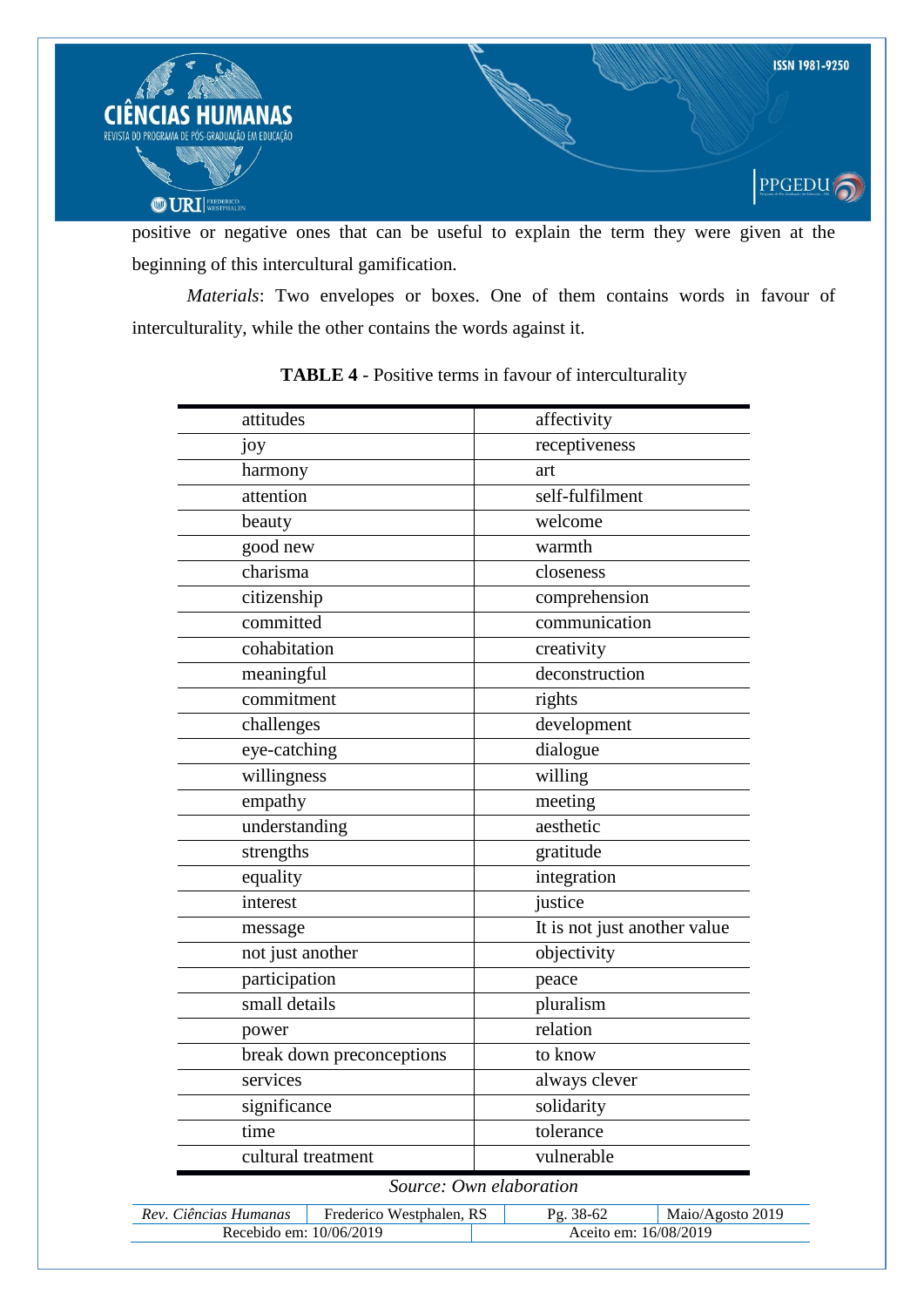

For example, and according to the image, we could claim that for the explanation of the term *interculturality,* which could have belonged to one of the groups, they selected several words from different envelopes. From the envelope *people,* the participants chose the words: people, immigrants and refugees; from the envelope *processes* that belonged to a different group, they took terms such as context and plans. Likewise, from the different options of words that were inside the envelope *education,* they preferred: culture, understanding and training. Finally, among the terms *in favour,* the chosen ones were: attitudes, meaningful, equality, integration, solidarity and interrelation, and from the *against*  words, they chose intolerance, discrimination and poverty.

At the end, the group explained and presented to the others that *interculturality* is the communication and interrelation process among people, whether they are immigrants, refugees or not, from different contexts and cultures. They added that the purpose of such process is the attempt of these people to understand each other, to be mutually integrated in society, with a planned education, making sense of attitudes like equality and solidarity. Furthermore, the group stated that the idea of this is to overcome intolerance, discrimination and poverty.

| abuse                                             | abuse                         |
|---------------------------------------------------|-------------------------------|
| outside                                           | disruption                    |
| conflict                                          | crime                         |
| inequality                                        | discrimination                |
| pull effect                                       | deceit                        |
| enrichment                                        | stereotype                    |
| exclusion                                         | exploitation                  |
| deportation                                       | overcrowding                  |
| illegality                                        | underestimate                 |
| insecurity                                        | intimidation                  |
| intolerance                                       | mistreat                      |
| exclusion                                         | death                         |
| unattractive                                      | poverty                       |
| controversy                                       | racism                        |
| refusal                                           | refugees                      |
| segregation                                       | without social rights         |
| Rev. Ciências Humanas<br>Frederico Westphalen, RS | Pg. 38-62<br>Maio/Agosto 2019 |
| Recebido em: 10/06/2019                           | Aceito em: 16/08/2019         |

|  | <b>TABLE 5</b> - Negative terms that are against interculturality |  |
|--|-------------------------------------------------------------------|--|
|  |                                                                   |  |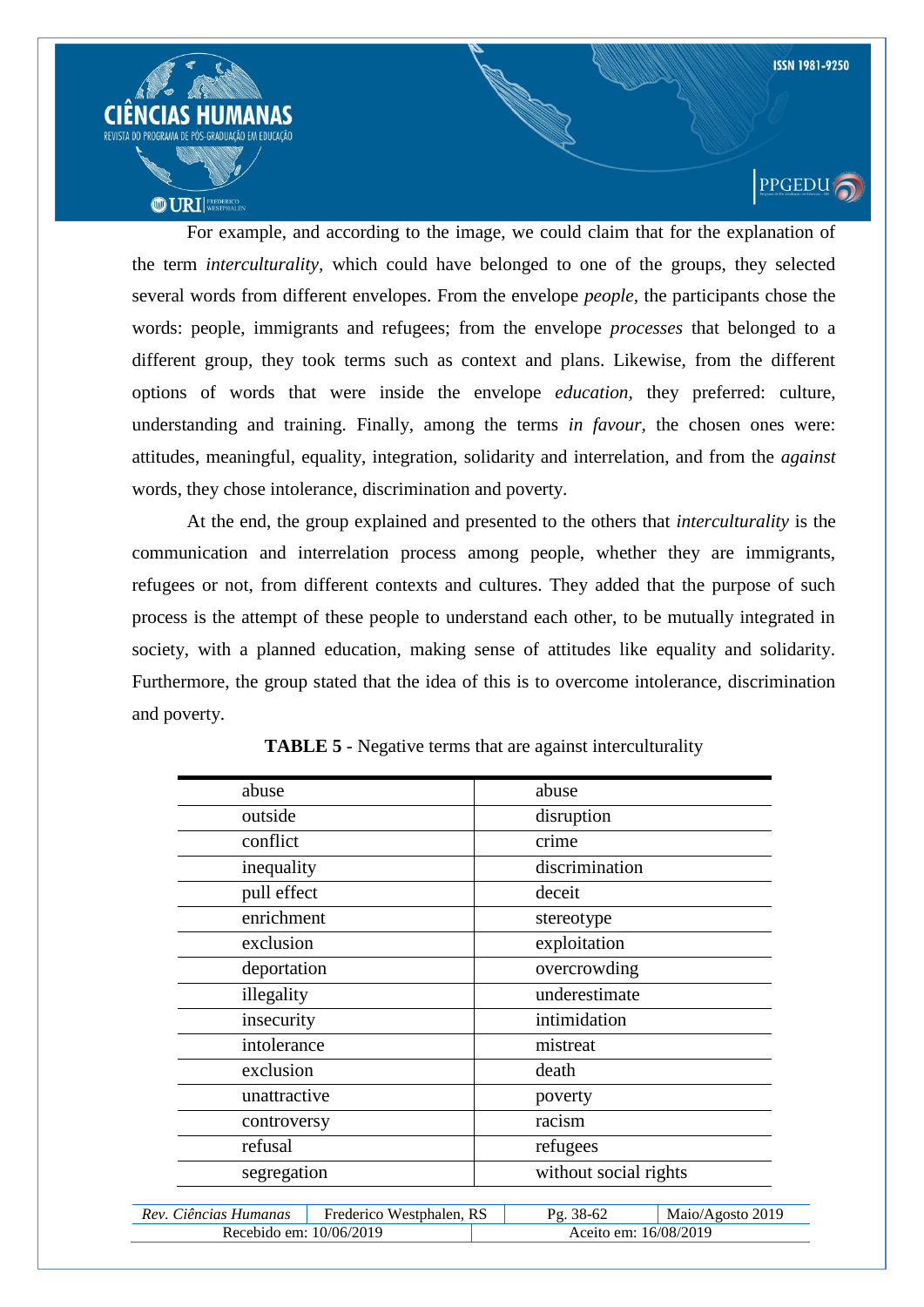| <b>CIÊNCIAS HUMANAS</b><br>REVISTA DO PROGRAMA DE PÓS-GRADUAÇÃO EM EDUCAÇÃO<br><b>OURI</b> WESTPHALEN |                                                                         | <b>ISSN 1981-9250</b><br>PPGEDU |
|-------------------------------------------------------------------------------------------------------|-------------------------------------------------------------------------|---------------------------------|
| Illegal immigrant                                                                                     | without peace                                                           |                                 |
| tensions                                                                                              | differential treatment                                                  |                                 |
| violence                                                                                              | xenophobia                                                              |                                 |
|                                                                                                       | $C_{\text{source}}$ $\Omega_{\text{rms}}$ $I_{\text{m}}$ $I_{\text{m}}$ |                                 |

*Source: Own elaboration*

## **Gamification 2: "Comparing interculturality to"**

Each group rescues or looks for a word inside an envelope or box, following the given clues until getting it. Later on, they will compare that term to the word *interculturality.* The gamification dynamic that this comparative procedure follows, helps to synthesise one of the discussed topics, *interculturality* in this case.

In order to emphasize the important aspects known by the group about *interculturality*, taking into account the significant experience that the group has, *interculturality* is compared to other terms and expressions. Then, someone has to indicate the similarities and differences among both terms, their good aspects, the positive ones, their criteria and characteristics, etc.

For instance, if a group finds the term *business* inside one of the envelopes, they are meant to compare "*interculturality* to *business".* Likewise, if a different group finds a sign in which *vintage* or *retro* appear written, after reflecting on it, they must compare "*interculturality* to *vintage* or *retro*", highlighting their similarities and differences, their definition, extracting conclusions, etc. These aspects, whether they match or differentiate both terms, can be synthesised in a list, or using a mind map, or a visual thinking, among others.

| in/out              | with/without       |
|---------------------|--------------------|
| academic            | travel agency      |
| occupational agency | yellow journalism  |
| black Friday        | bureaucratic       |
| business            | cool fashion       |
| passionate          | rational           |
| supporters          | sporty             |
| educational         | ethnical/folkloric |
| fake news           | Halloween          |
| wireless/online     | low cost           |

| Rev. Ciências Humanas   | Frederico Westphalen, RS | 38-62<br>Ρσ           | Maio/Agosto 2019 |
|-------------------------|--------------------------|-----------------------|------------------|
| Recebido em: 10/06/2019 |                          | Aceito em: 16/08/2019 |                  |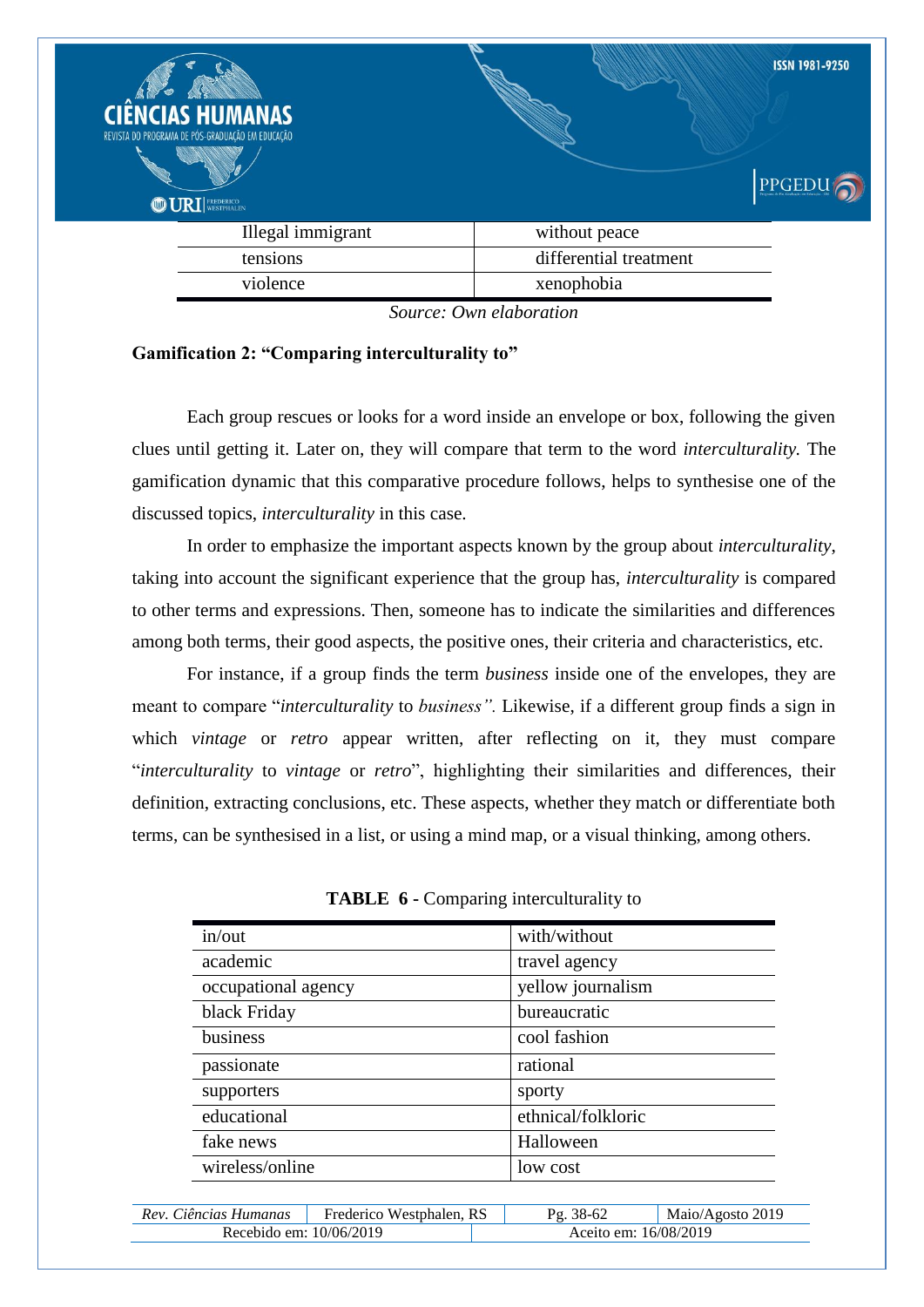| <b>CIÊNCIAS HUMANAS</b><br>REVISTA DO PROGRAMA DE PÓS-GRADUAÇÃO EM EDUCAÇÃO<br><b>ODURI</b> WESTPHALEN | <b>ISSN 1981-9250</b><br>PPGEDU |
|--------------------------------------------------------------------------------------------------------|---------------------------------|
| protocols                                                                                              | religious                       |
| gossip magazines                                                                                       | medical                         |
| top                                                                                                    | vintage / retro                 |
|                                                                                                        | Source: Own elaboration         |

**Gamification 3: "Unboxing Intercultural"** 

*Unboxing* is the experience of discovering a surprise when opening an envelope, unpacking a parcel, or unwrapping something. If the inside contains undiscovered elements that cause surprise since they are novelty and unknown, being in this case our reference topic the interculturality, this can produce rewarding experiences, whether individually or in group. Furthermore, it offers the strategy of being recorded while it is being opened, in order to share the experience and adroitness, especially appealing and tempting among the youngest ones (HERAS; GUERRERO; ESPINOSA, 2018). The *unboxing* can be shared on social networks, for instance with the *#UnboxingIntercultural.* It is important to prepare the recording device, and to have our voice and at least our hands available to tell what we see falling from the box or envelope"s inside.

In the envelope or box, two elements related to *"the interculturality that provides"*  and *"the interculturality we like*" will be placed and later on discovered. By doing this, we pretend to boost the ability to be surprised and to discover new elements, as well as the ability to recognise interculturality to explain and share them,

## **a) "Interculturality provides…":**

Elements like the ones that appear in the table below are related to "*the Interculturality that provides*"

|                         | Your inner artist        |                    | Good humour     |                       |
|-------------------------|--------------------------|--------------------|-----------------|-----------------------|
|                         | Good cheer               |                    | Commitment      |                       |
|                         | Rights' awareness        |                    | Entertainment   |                       |
| Feedback                |                          |                    | Interest        |                       |
| The best of the deals   |                          |                    | The mindfulness |                       |
| Mystery                 |                          | The movement       |                 |                       |
| My life's meaning       |                          | Being always ready |                 |                       |
| Beauty<br>Joy           |                          |                    |                 |                       |
|                         |                          |                    |                 |                       |
| Rev. Ciências Humanas   | Frederico Westphalen, RS |                    | Pg. 38-62       | Maio/Agosto 2019      |
| Recebido em: 10/06/2019 |                          |                    |                 | Aceito em: 16/08/2019 |

**TABLE 7** - Interculturality provides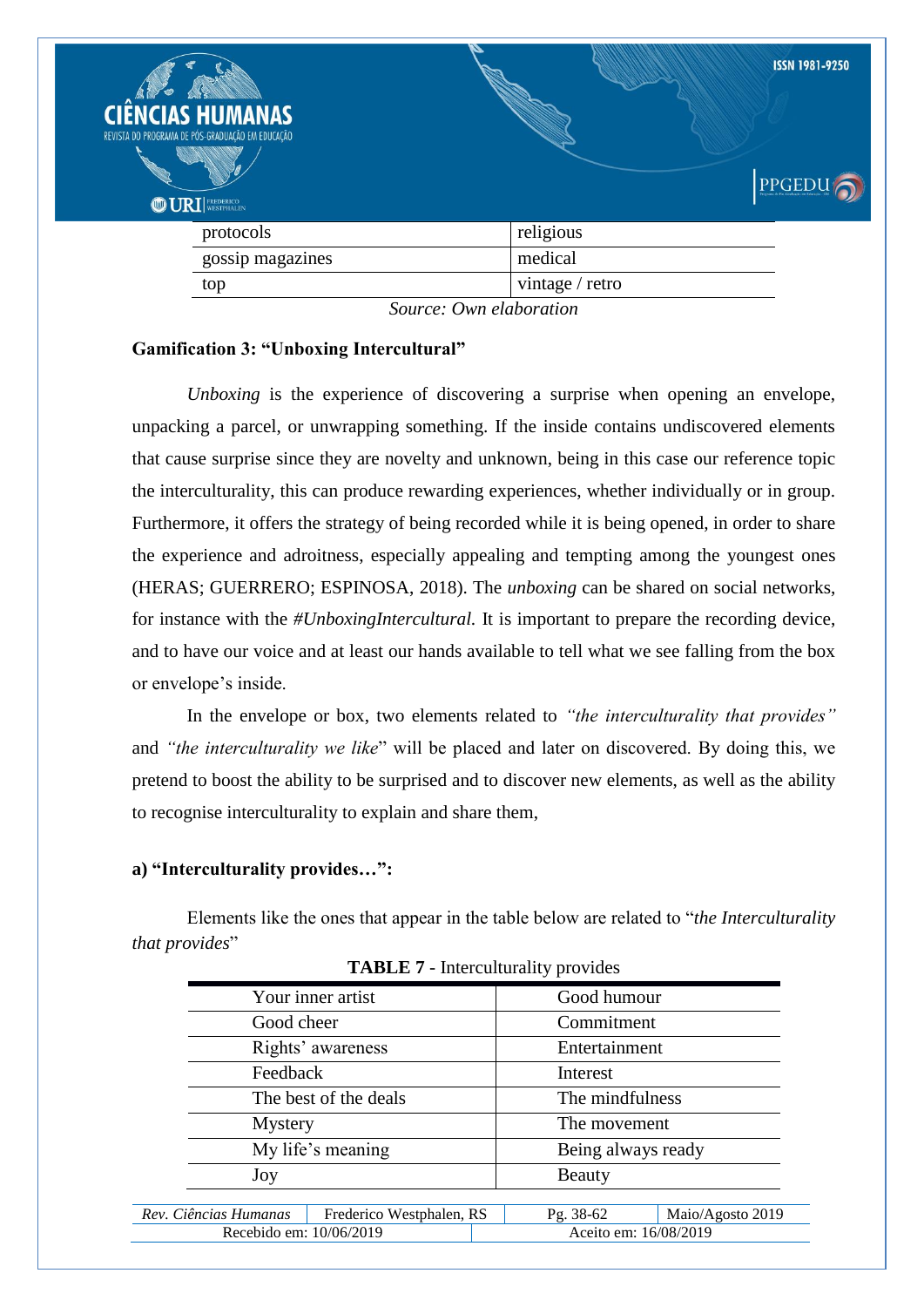PPGEDU<sub>1</sub> **OD URI** FREDERICO Positive willingness and Cooperation Communication Cooperation Creativity Creativity Curiosity Empathy Gamification Gratitude Equality Imagination Integration Justice Observation Patience Peace Solidarity with everyone (strong) Emotions Challenges Challenges The small details My receptiveness My art My attention and Duraffectiveness Our proximity Dur tolerance Our attitudes our strengths Your body and soul Your expressiveness Your musicality Your dreams

**ISSN 1981-9250** 

*Source: Own elaboration based on* 

#### *www.edelvives.com/es/info/unboxingEdelvives*

For the *unboxing,* these elements may be included, as well as others that we design. Once it is opened, it will be possible to work with the found terms in groups: Ordering, classifying, explaining and sharing them through different means. This is a *surprise*  experience.

#### **b) "The interculturality we like":**

At "*the interculturality we like*", we will find other specific aspects that add innovation, such as:

| Learning with friends     |                             | Daring to do everything    |           |                       |
|---------------------------|-----------------------------|----------------------------|-----------|-----------------------|
| Dancing and jumping       |                             | Singing very loudly        |           |                       |
| Telling stories and tales |                             | Disguising ourselves       |           |                       |
| Art                       |                             | Listening to our breathing |           |                       |
|                           | Shouting for joy<br>Drawing |                            |           |                       |
|                           |                             |                            |           |                       |
| Rev. Ciências Humanas     | Frederico Westphalen, RS    |                            | Pg. 38-62 | Maio/Agosto 2019      |
| Recebido em: 10/06/2019   |                             |                            |           | Aceito em: 16/08/2019 |
|                           |                             |                            |           |                       |

#### **TABLE 8** - Thanks to interculturality we like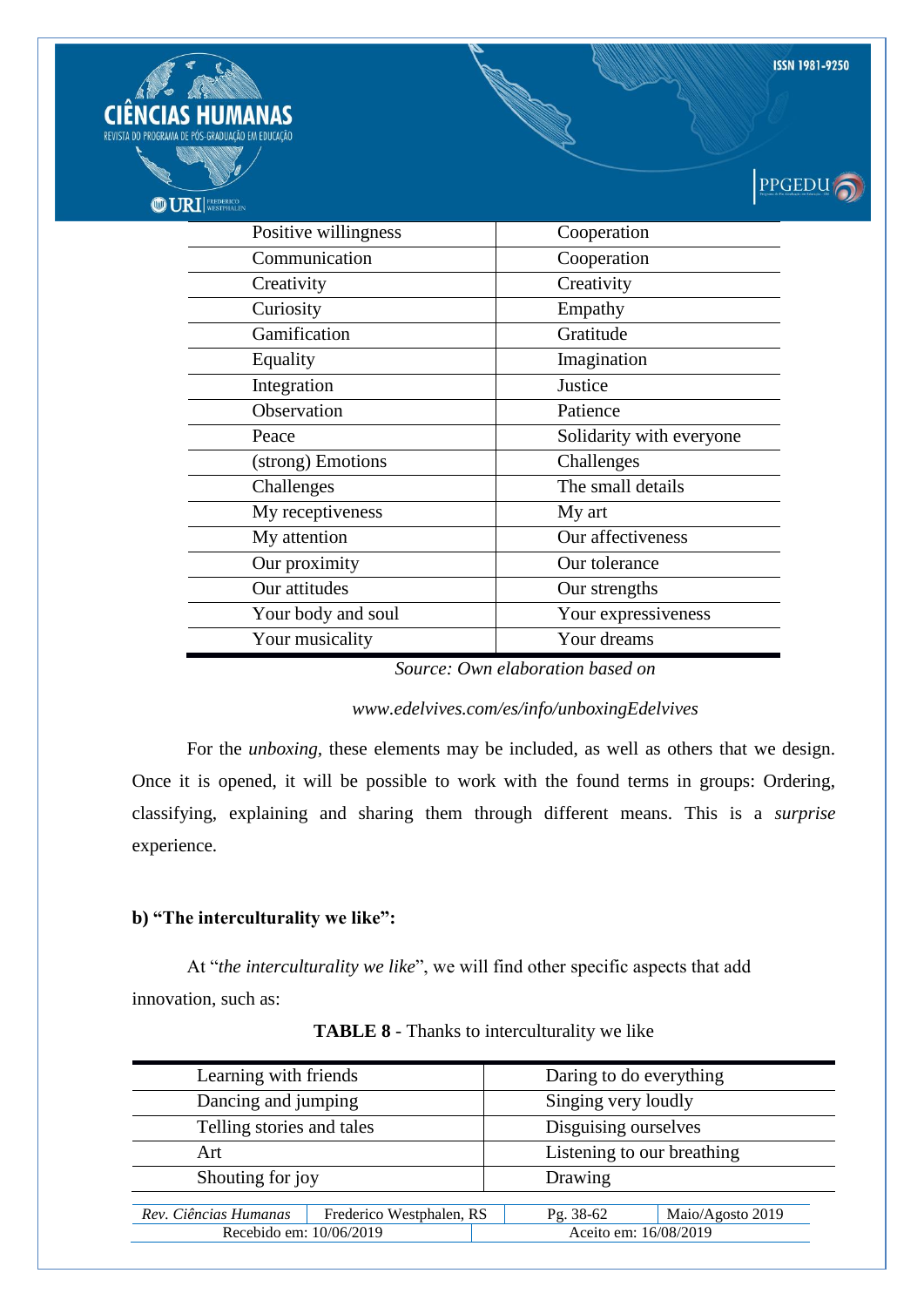| <b>CIAS HUMANAS</b><br>REVISTA DO PROGRAMA DE PÓS-GRADUAÇÃO EM EDUCAÇÃO<br><b>ODURI</b> FREDERICO | <b>ISSN 1981-9250</b><br><b>PPGED</b> |  |
|---------------------------------------------------------------------------------------------------|---------------------------------------|--|
| Doodling                                                                                          | Inventing songs                       |  |
| Playing to deliver messages                                                                       | Playing more and more                 |  |
| People from every place                                                                           | Everywhere's literature               |  |
| Painting                                                                                          | Dishes from here and there            |  |
| Costumes of places                                                                                | Festivities                           |  |
| Languages                                                                                         | <b>Cultural manifestations</b>        |  |
| Music from each culture                                                                           | Surprises                             |  |
| Accents when talking                                                                              | Clothing colours                      |  |
| Looking at the rain                                                                               | Looking at the stars                  |  |
| Laughing out loud                                                                                 | Savouring life                        |  |
| Single leg jumping                                                                                | Puddle-splashing                      |  |
| Watching good films lots of times                                                                 | Travelling and counting cultures      |  |

*Source: Own elaboration based on* 

*www.edelvives.com/es/info/unboxingEdelvives*

These signs, written on paper sheets or cardboard, that fall from inside the envelope, can be interrelated in group. It is also possible for the group to express freely what the terms suggest them in relation to interculturality and its development. A competition with all the videos or photos that have been shared on social networks can be promoted, always respecting the protection, intimacy and security criteria.

## **CONCLUSIONS**

*Interculturality* as a principle, attitude and value, has a progressive significance during the last decades. As a result of a constant incompatibility of different vital interests, beliefs, communication, needs and approaches, there are cultural conflicts among different peoples wielding violence and confrontation. Consequently, the more cultural conflicts there are, the more evident and necessary interculturality results. Hence, the transition from the multicultural to the intercultural was marked by a society evolution when sharing common life projects. This required Intercultural Education to be present in society and at school, in order to enforce its values framework through specific intercultural models.

| Rev. Ciências Humanas     | Frederico Westphalen, RS | 38-62<br>$\mathbf{p}_{\alpha}$ | Maio/Agosto 2019 |
|---------------------------|--------------------------|--------------------------------|------------------|
| Recebido em: $10/06/2019$ |                          | Aceito em: 16/08/2019          |                  |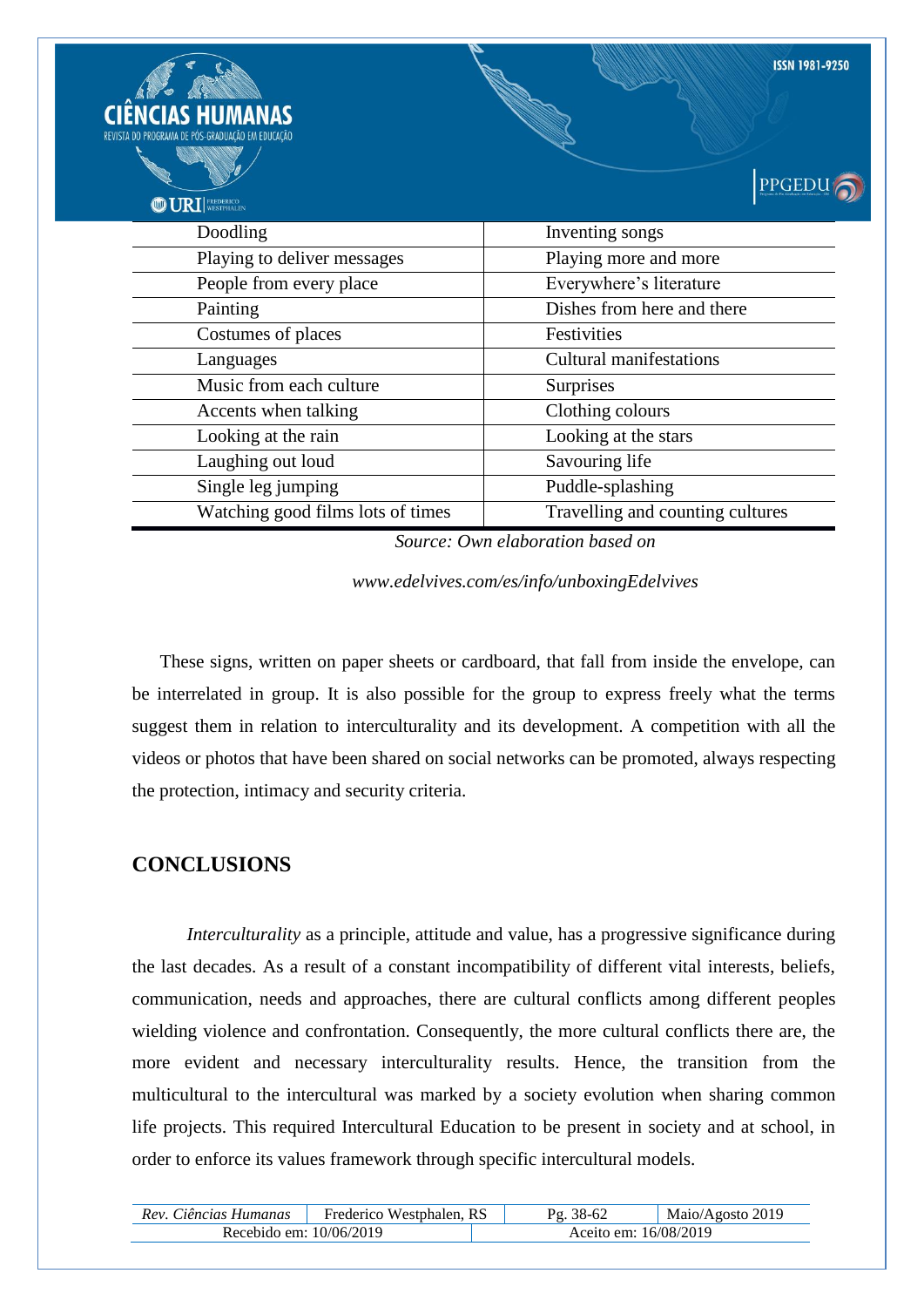

Formative *workshops* with their theoretical-practical component have been always demanded from both formal and no formal education. Nowadays, they are recovering with a visible and enabling detail, which is suitable for all social, medical, cultural, educative, and working contexts, among others.

The emergence of *gamification* as a motivational element in a task with clear objectives, has produced its incorporation also to the educational area. Therefore, it has resized education through the participative or individual game that follows certain accepted rules, using its own techniques with the purpose of achieving the expected learning.

The connection between the teaching and the practical learning of these workshops, together with the playful characteristic of gamification, has developed an Intercultural Education based on the improvement of several aspects: Communication, respect, tolerance, inclusion, equality, harmony and integral education towards all societies, aiming to their training and catering for cultural diversity. Thanks to this, the three elements (learning, teaching and gamification) add a concrete and specific bonus characterised for being technical, formative and playful.

The incorporation of gamification to education requires the knowledge, implementation and assessment of all the experiences carried out. Thus, the remarkable elements of a gamificated education have to go through several steps: the establishment of the game rules, the mechanics of rewards and incentives, the clarification of the goal, the connection of the fluid"s level, the players and their motivation, and the problem-solving.

The preparation of the Intercultural Education workshop or of the gamified experience has some requirements: Clear objectives, being aware of the characteristics of the addressee group, the creation of a story about the topic and context, the setting of the rules, the preparation of the resources, boxes, envelopes, and other material, the organisation of the challenges and enigmas, the final reflection, and the assessment of what has happened.

There is a contribution of *Neuroeducation* through Neuroscience, Psychology and Education, as the three sciences that stimulate the educational learning. Therefore, there are also contributions of Intercultural Education and gamification, since brain functions are developed through the educational technologies and strategies. These ones foster factors such as climate, physical environment and emotional learning. For this, the best methodologies are

| Rev. Ciências Humanas     | Frederico Westphalen, RS |                       | Maio/Agosto 2019 |
|---------------------------|--------------------------|-----------------------|------------------|
| Recebido em: $10/06/2019$ |                          | Aceito em: 16/08/2019 |                  |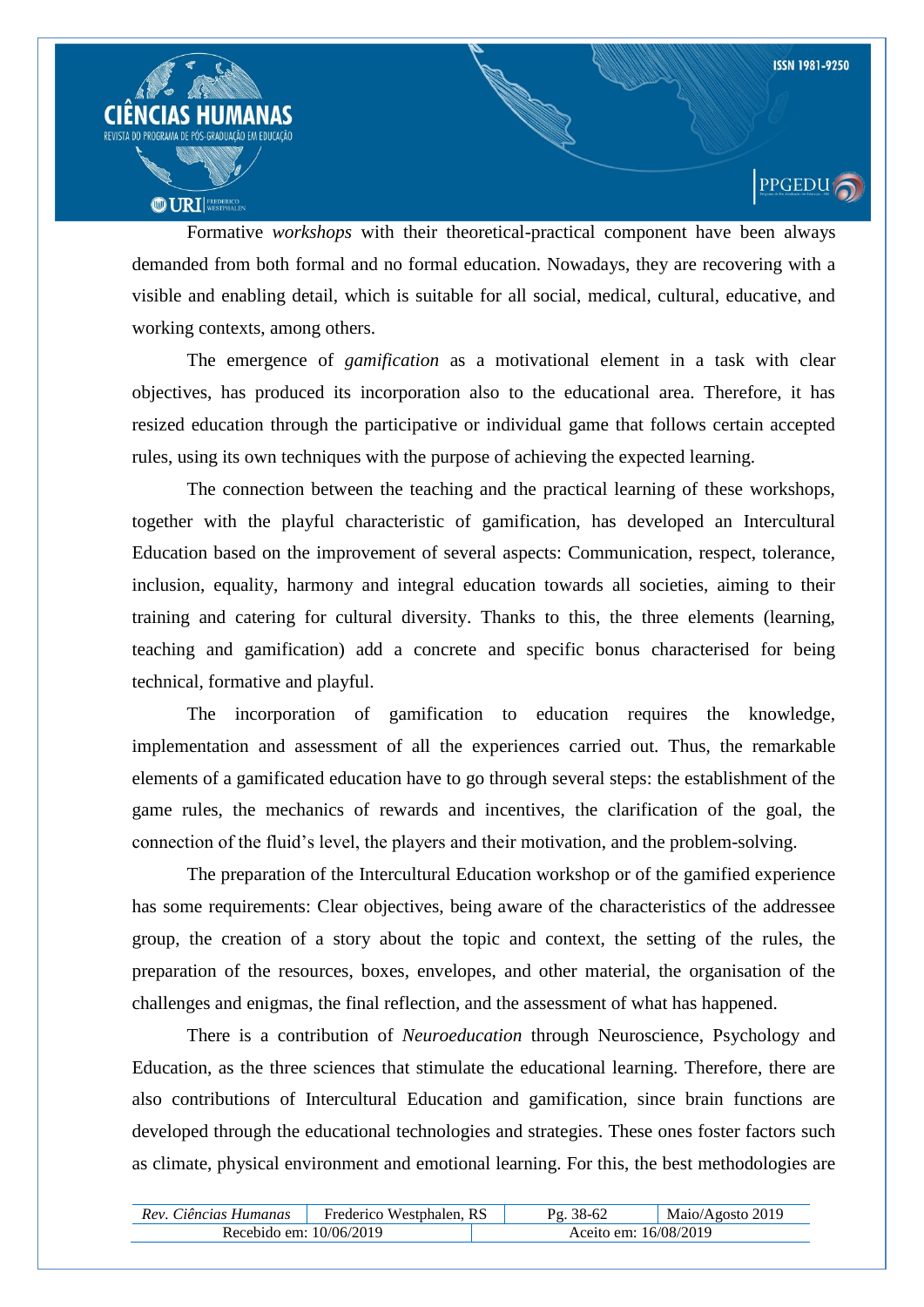

put into practice, as well as different teaching and learning styles and materials that vary in forms, techniques and activities, and in which it is possible to promote significant learning and feedback.

The work experienced at the gamification and Intercultural Education workshop relies on a remarkable *teamwork* characterised by the active participation, cooperation and collaboration among all. This is essential for both teaching and learning from the new neuroeducative perspective.

## **REFERENCES**

BEACCO, J. C., BYRAM, M., CAVALLI, M., COSTE, D., CUENAT, M. E., GOULLIER, F., & PANTHIER, J. **Guide for the development and implementation of curricula for plurilingual and intercultural education**. Council of Europe: 2016.

BUENDIA EISMAN, L., EXPOSITO LÓPEZ, J., AGUADEZ RAMÍREZ, E. M., & SÁNCHEZ NÚÑEZ, C. A. Análisis de la convivencia escolar en las aulas multiculturales de Educación Secundaria. **Revista de Investigación Educativa**, Granada, Espanha, v. 33, n.2, p.303-319, 2015.

CLARK, J. S. B.; DERVIN, F. (Orgs.). **Reflexivity in language and intercultural education:** rethinking multilingualism and interculturality. Abingdon, Inglaterra: Routledge. 2014.

DERVIN, F. Towards post-intercultural teacher education: analysing 'extreme' intercultural dialogue to reconstruct interculturality. **European Journal of Teacher Education**, v.38, n.1, p. 71-86, 2015.

DÍAZ-CRUZADO, J Y TROYANO, Y. **El potencial de la gamificación aplicado al ámbito educativo**. III Jornadas de Innovación Docente. Innovación Educativa: respuesta en tiempos de incertidumbre. Sevilla: Universidad de Sevilla. Facultad de Ciencias de la Educación. 2013. Recuperado de https://idus.us.es/xmlui/handle/11441/59067?show=full

DICHEVA, D., DICHEV, C., AGRE, G., & ANGELOVA, G. (2015). Gamification in education: a systematic mapping study. **Educational Technology & Society,** v.18, n.3, p.75- 88, 2015.

EDELVIVES. Jornadas Educativas. **Dale al coco.** 2019 Disponible en https://www.edelvives.com/es/jornadas-educativas

EDELVIVES. Jornadas Educativas. **Taller de Brain Less Escape**. 2019. Disponible en https://www.edelvives.com/es/Noticias/d/taller-1-brainlessescape

| Rev. Ciências Humanas   | Frederico Westphalen, RS | 38-62 | Maio/Agosto 2019      |
|-------------------------|--------------------------|-------|-----------------------|
| Recebido em: 10/06/2019 |                          |       | Aceito em: 16/08/2019 |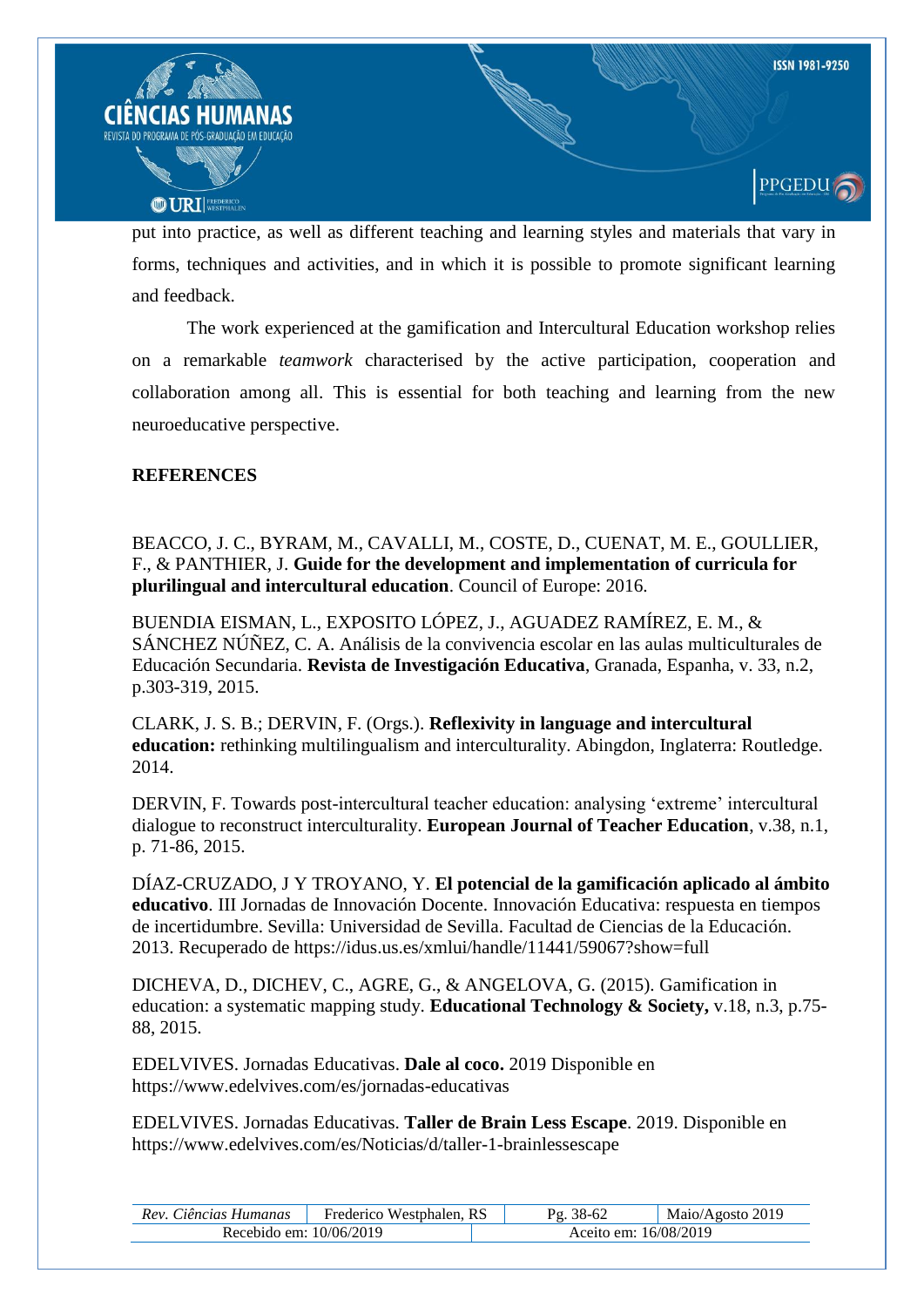

GONZÁLEZ GONZÁLEZ, C. S., & MORA CARREÑO, A. Técnicas de gamificación aplicadas en la docencia de Ingeniería Informática. **ReVisión**, v.8, n.1, 2015.

GONZÁLEZ-ALONSO, F. Y DE CASTRO-HERNÁNDEZ, R.M. (2012). Interculturalidad y Valores en el currículo intercultural. **Papeles Salamantinos de Educación.** n. 16, 2012, p. 189-212.

GONZÁLEZ-ALONSO, F. Y DE CASTRO-HERNÁNDEZ, R.M. **Mejorar la convivencia.** Educación en valores y Derecho Educativo. Valencia: Tirant lo Blanch, 2019.

HEW, K. F., HUANG, B., CHU, K. W. S., & CHIU, D. K. Engaging Asian students through game mechanics: Findings from two experiment studies. **Computers & Education**, v.92, 2016, p.221-236.

HORIZON REPORT. **Higher Education Edition**. 2013. Disponible en https://www.nmc.org/system/files/pubs/1359993875/2013-horizon-report-HE.pdf

HUANG, B., & HEW, K. F. Implementing a theory-driven gamification model in higher education flipped courses: Effects on out-of-class activity completion and quality of artifacts. **Computers & Education**, v.125, 2018, p. 254-272.

KAPP, K. **The gamification of learning and instruction:** game-based methods and strategies for training and education. San Francisco: John Wiley & Sons, 2012.

LEEMAN, Y., & LEDOUX, G. Teachers on intercultural education. **Teachers and Teaching: theory and practice**, v.11, n.6, 2005, p. 575-589.

LEIVA OLIVENCIA, J. J. La educación intercultural en una encrucijada de caminos: reflexiones pedagógicas para la construcción de una escuela intercultural. **Espiral – Cuadernos del Profesorado**. v.4, n.7, 2011.

MAHUTA, D. Building virtual language communities through social media - Because we don't live the village life anymore. In.: WHAANGA, H.; Keegan T.; APPERLEY, M. (Eds.). **He Whare Hangarau Māori - Language, culture & technology.** Hamilton, New Zealand: Te Pua Wānanga ki te Ao, 2017, p.42-45. Retrieved from https://www.waikato.ac.nz/fmis/research-practice/te-reo-hub/he-whare-hangarau-maori

MOORE, L., & CAMPBELL, N. Novel interprofessional learning for healthcare students: an escape room pilot. **Focus on Health Professional Education: a Multi-Professional Journal,** v. 20, n.1, 2019, p.1-7.

MOWLABOCUS, S. "Let"s get this thing open": the pleasures of unboxing videos. **European Journal of Cultural Studies,** 2018.

NACKE, L. E., & DETERDING, C. S. The maturing of gamification research. **Computers in Human Behaviour**, 2017, p.450-454.

NICHOLSON, S. A recipe for meaningful gamification. In.: EINERES, T.; WOOD, L. **Gamification in education and business.** Springer: Cham, 2015. p. 1-20.

| Rev. Ciências Humanas   | Frederico Westphalen, RS | 38-62                 | Maio/Agosto 2019 |
|-------------------------|--------------------------|-----------------------|------------------|
| Recebido em: 10/06/2019 |                          | Aceito em: 16/08/2019 |                  |